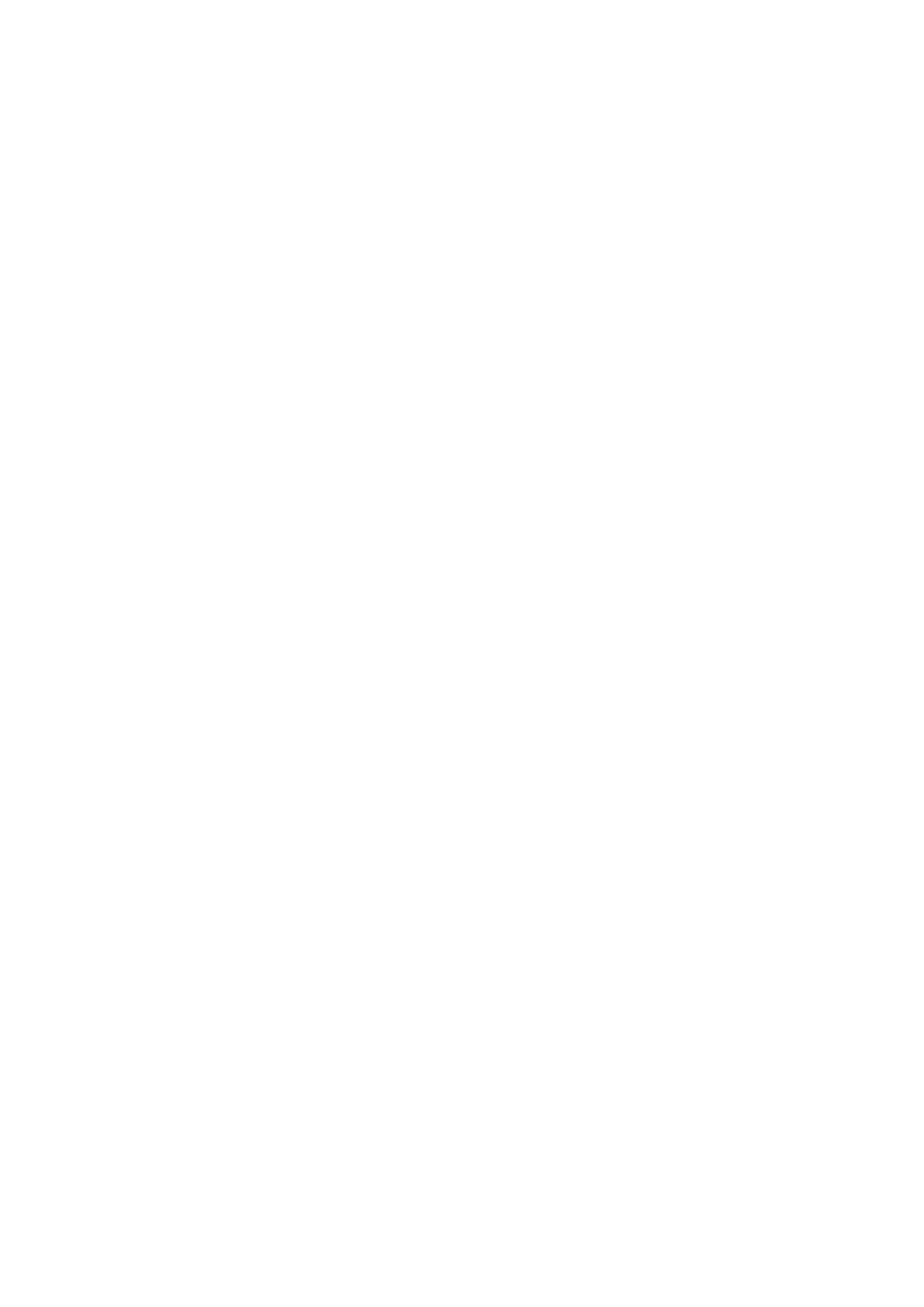**EUROPEAN UNIVERSITY INSTITUTE, FLORENCE MAX WEBER PROGRAMME**

*Memory Politics in Western Europe* 

**DAVID ART**

EUI Working Paper **MWP** 2010/01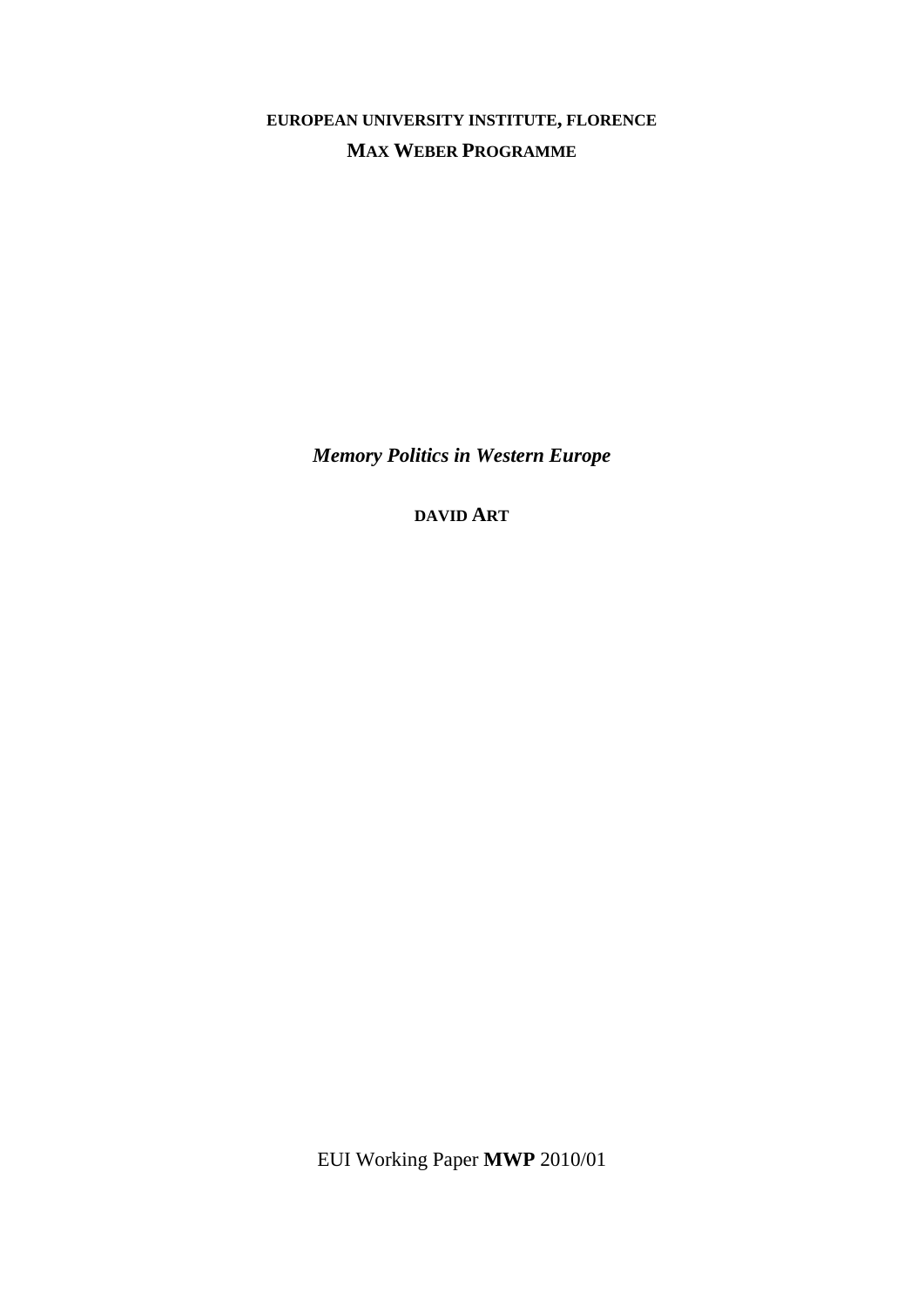This text may be downloaded for personal research purposes only. Any additional reproduction for other purposes, whether in hard copy or electronically, requires the consent of the author(s), editor(s). If cited or quoted, reference should be made to the full name of the author(s), editor(s), the title, the working paper or other series, the year, and the publisher.

ISSN 1830-7728

© 2010 David Art

Printed in Italy European University Institute Badia Fiesolana I – 50014 San Domenico di Fiesole (FI) Italy [www.eui.eu](http://www.eui.eu/)  [cadmus.eui.eu](http://cadmus.eui.eu/dspace/index.jsp)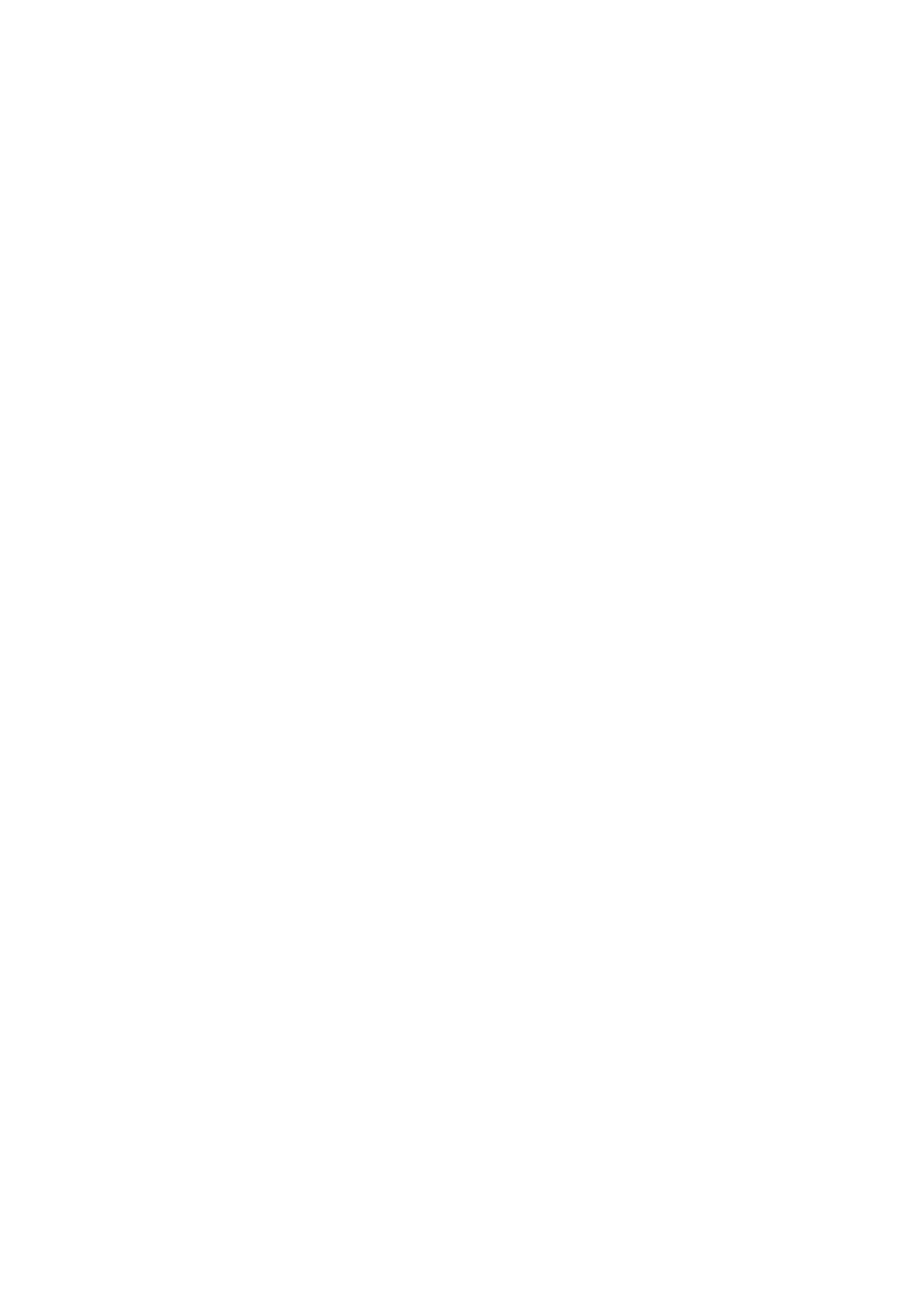# **Abstract**

This paper examines how ten West European states have dealt with the legacy of the Second World War, and how this process has either provided opportunities or constraints for radical right parties within them. It contributes an ideational perspective to the growing debate about the variation in the radical right's electoral success across Western Europe. After developing a typology for analyzing the process of "dealing with" history, the paper concentrates on three cases. In Germany, a "culture of contrition" has prevented radical right parties from consolidating themselves in the party system. In France, the National Front gained strength before the Vichy past became a salient issue but has since been hampered by growing norms against historical revisionism. In Italy, where debates about fascism have been divisive, the MSI was able to enter the political mainstream despite its open nostalgia for Mussolini.

# **Keywords**

Radical right parties; historical memory; Nazism; Vichy; Fascism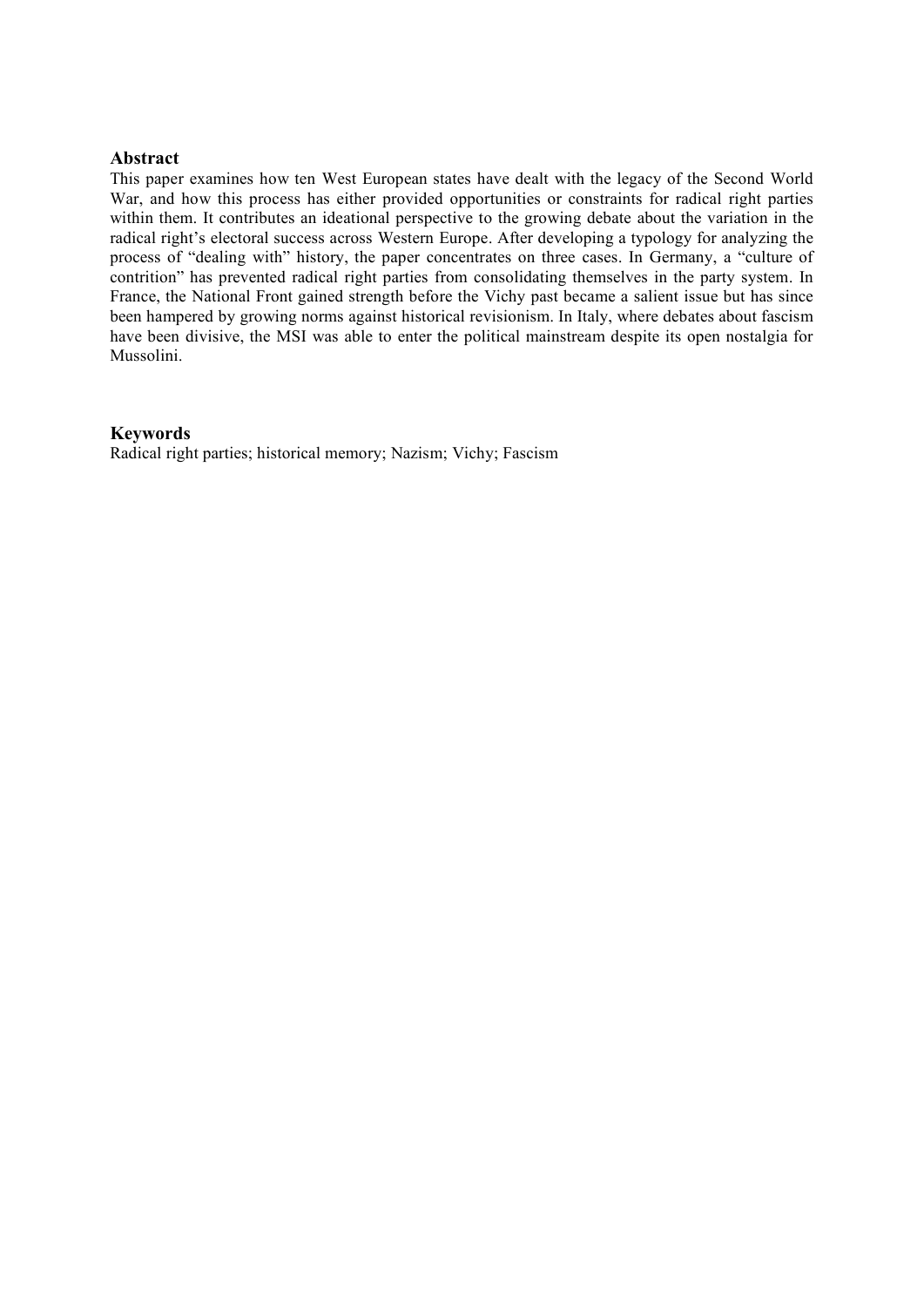Over the last decade, the legacies of past atrocities have emerged as salient political issues across advanced industrial democracies. From Australia to Canada, victim groups have demanded redress for systematic violations of human rights committed by the state or by members of society. Public debates over historic injustices have produced a variety of different outcomes, such as official state apologies, reparations, and the creation of national holidays to remember the victims. At the same time, they have also produced denials and backlashes, fueled far right political forces, and generally become enmeshed in partisan political conflict. This should not strike observers as surprising, for debates about past atrocities raise issues central to contemporary politics: national identity, the treatment of minorities and immigrants, and the legitimacy of radical right politics in democratic states are just some of the topics at the heart of "dealing with" history. The past, in short, has become a field of political contention, albeit one that has only recently become an object of study for political scientists.<sup>1</sup>

Europe provides a fascinating laboratory for examining the relevance of the past to contemporary politics. Across Europe, the Second World War in particular has only become more politically salient as distance from it increases. The exculpatory narratives of the war that reduced Nazism, fascism, and wartime collaboration to a small—and unrepresentative—group of national political elites have unraveled over the last several decades. The tales of nations united in resistance that served as the symbolic foundations of both the postwar French and Italian states have been challenged. In Austria, the consensus that the state had been "Hitler's first victim" was eroded during the presidential campaign of Kurt Waldheim in 1986. More recently, politicians and academics in Switzerland and Sweden have been forced to revise the widely accepted view of their states as neutrals who kept their hands free of Nazi atrocities. The Dutch have questioned the "Anne Frank" narrative that long shaped their historical memory of the war years, and have begun to confront the fact that 75% of Dutch Jews were sent to the death camps, a figure higher than in any other part of occupied Europe. For reasons of space, this paper focuses only on cases in Western Europe, but it is important to note that countries in Central and Eastern Europe—most notably Poland—have also been the sites of intense public debates about the Second World War as previously hegemonic anti-fascist narratives have eroded.

One reason for the collapse of the European "founding myths," as one scholar has referred to them, is the end of the Cold War. <sup>2</sup> In the early postwar period, the United States was willing to overlook the extent of wartime collaboration or support for fascism in its search for allies in the war against communism. With this imperative no longer operative, claims by victim groups, which might have been quietly buried in the past, have been supported by the US government. Certainly other factors have played a role as well. The impending disappearance of the generation of survivors has arguably forced governments into quick action in the realm of reparations. Progress in historical scholarship, coupled with the discovery of voluminous archival materials in the former Soviet Union and Eastern Europe, has radically changed our understanding of the period. More controversially, the growing importance of the Holocaust for Jews, particularly in the United States, has led to increased claim-making against those who persecuted Jews, as well as those who profited from such persecution.<sup>3</sup>

But one of the most important reasons for the return of history has been the resurgence of the far right in Western Europe. This is not because such parties as the French National Front (FN), the German Republicans (REPS), or even the Italian National Alliance (AN) actually represent a revival of fascism. Rather, they belong to an emerging party family that falls under the rubric "extreme-right,"

1

<sup>&</sup>lt;sup>1</sup> There are some important exceptions: James W. Booth, "Communities of Memory: On Identity, Memory and Debt," *American Political Science Review* 92, 2 (June 1999): 249-263; Nancy Bermeo, "Democracy and the Lessons of Dictatorship," *Comparative Politics* 24, 1 (April 1992): 273-291.

<sup>&</sup>lt;sup>2</sup> The term 'founding myths' is from Tony Judt, "The Past is Another Country: Myth and Memory in Postwar Europe," *Daedelus* 4 (1992): 83-118

<sup>3</sup> On this point, see Peter Novick, *The Holocaust in American Life* (New York: Houghton Mifflin, 1999)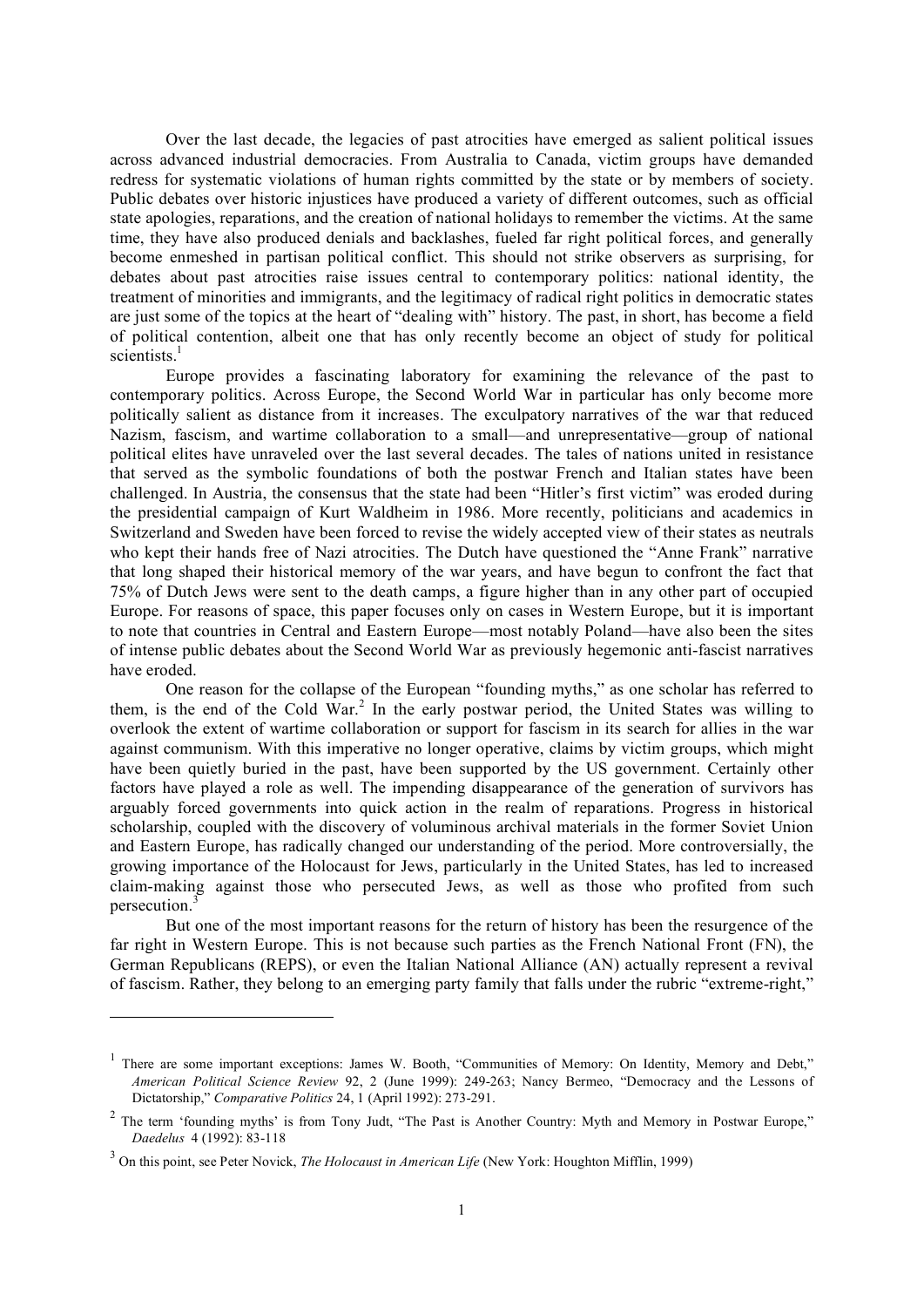"right-wing populist" or "radical-right."<sup>4</sup> Their defining feature is nationalism, and they have all appealed to racial stereotypes and xenophobia.<sup>5</sup> Although mainstream parties throughout Europe have often done this as well, far right parties have made draconian immigration policies central to their program and engaged regularly in a radically xenophobic political discourse.

Yet even if the claims of a resurgent fascism are misplaced, the very fact that they are being made is important in and of itself. Political elites across Europe have, to varying degrees and to varying success, tried to fend off the right-wing populist challenge by linking these parties to a fascist or collaborationist past. At the same time, many far right parties have woven apologetic interpretations of the Second World War into their contemporary political identities, thereby transforming history into a partisan political issue. For these reasons, the process of "dealing with the past" and the electoral success of far right parties cannot, I argue, be separated. As of yet, however, scholars have largely failed to link the two.

The purpose of this paper is to begin to explore the connections between memory and the far right, and at the same time contribute to the growing debate concerning the cross-national variation in support for right-wing populist parties. One of the most puzzling aspects of the far right phenomenon has been its divergent trajectory in advanced industrial societies over the last several decades. Far right parties differ not only in terms of their electoral support (see table one), but also in terms of their integration into the political system. They have become members of national coalition governments in Austria, Italy, the Netherlands and Switzerland. In Denmark and Norway, current governments rely on support from far right parties. In Belgium and France, the far right is strong but so-called "cordonsanitaires" have kept it out of political office. In Germany, Sweden, and Wallonia, far right parties have been either electorally insignificant or have collapsed after a single electoral success. In the Netherlands, Geert Wilder's Party of Freedom (PVV) may avoid collapsing like previous incarnations of Dutch right-wing populism, such as the List Pim Fortuyn and the Center Democrats, but it is too soon to tell.

Table 1: Successful and Unsuccessful Radical Right Parties as of July 2009.\*

| Party                                                                                                                                                                                                                                                                                                                                                                                                                                                                                            | Country            | Outcome                    |
|--------------------------------------------------------------------------------------------------------------------------------------------------------------------------------------------------------------------------------------------------------------------------------------------------------------------------------------------------------------------------------------------------------------------------------------------------------------------------------------------------|--------------------|----------------------------|
| Austrian Freedom Party (FPO)                                                                                                                                                                                                                                                                                                                                                                                                                                                                     | Austria            | <b>Success</b>             |
| Belgian National Front (FNb)                                                                                                                                                                                                                                                                                                                                                                                                                                                                     | Belgium (Wallonia) | Failure                    |
| British National Party (BNP)                                                                                                                                                                                                                                                                                                                                                                                                                                                                     | Great Britain      | Failure                    |
| Center Democrats (CD)                                                                                                                                                                                                                                                                                                                                                                                                                                                                            | Netherlands        | Failure                    |
| Danish People's Party (DF)                                                                                                                                                                                                                                                                                                                                                                                                                                                                       | Denmark            | <b>Success</b>             |
| German National Party (NPD)                                                                                                                                                                                                                                                                                                                                                                                                                                                                      | Germany            | Failure                    |
| German People's Union (DVU)                                                                                                                                                                                                                                                                                                                                                                                                                                                                      | Germany            | Failure                    |
| List Pim Fortuyn (LPF)                                                                                                                                                                                                                                                                                                                                                                                                                                                                           | Netherlands        | Failure                    |
| National Alliance (AN)                                                                                                                                                                                                                                                                                                                                                                                                                                                                           | Italy              | <b>Success</b>             |
| National Front (FN)                                                                                                                                                                                                                                                                                                                                                                                                                                                                              | France             | <b>Success</b>             |
| New Democracy (ND)                                                                                                                                                                                                                                                                                                                                                                                                                                                                               | Sweden             | Failure                    |
| Northen League (LN)                                                                                                                                                                                                                                                                                                                                                                                                                                                                              | Italy              | <b>Success</b>             |
| Progress Party (FrP)                                                                                                                                                                                                                                                                                                                                                                                                                                                                             | Norway             | <b>Success</b>             |
| Republicans (REPS)                                                                                                                                                                                                                                                                                                                                                                                                                                                                               | Germany            | Failure                    |
| Sweden Democrats (SD)                                                                                                                                                                                                                                                                                                                                                                                                                                                                            | Sweden             | Failure                    |
| Swiss People's Party (SVP)                                                                                                                                                                                                                                                                                                                                                                                                                                                                       | Switzerland        | <b>Success</b>             |
| Vlaams Belang (VB)                                                                                                                                                                                                                                                                                                                                                                                                                                                                               | Belgium (Flanders) | <b>Success</b>             |
| $\therefore$ $\therefore$ $\therefore$ $\therefore$ $\therefore$ $\therefore$ $\therefore$ $\therefore$ $\therefore$ $\therefore$ $\therefore$ $\therefore$ $\therefore$ $\therefore$ $\therefore$ $\therefore$ $\therefore$ $\therefore$ $\therefore$ $\therefore$ $\therefore$ $\therefore$ $\therefore$ $\therefore$ $\therefore$ $\therefore$ $\therefore$ $\therefore$ $\therefore$ $\therefore$ $\therefore$ $\therefore$ $\therefore$ $\therefore$ $\therefore$ $\therefore$ $\therefore$ |                    | $\cdots$ $\cdots$ $\cdots$ |

**\*** Success is defined as winning 5% of the vote in three successive national parliamentary elections.

<sup>&</sup>lt;sup>4</sup> I use the terms "right-wing populist" and far right interchangeably in this paper. In so doing, I align myself with those scholars who view populism as one of the defining features of this new party family: Hans-Georg Betz and Stefan Immerfall, eds., *The New Politics of the Right* (New York: St. Martin's Press, 1998); Jens Rydgren, "Radical Right Populism in Sweden: Still a Failure but for How Long?" *Scandinavian Political Studies* 25(1): 27-54.

<sup>&</sup>lt;sup>5</sup> On the debate over the definition of the radical right, see Roger Eatwell, "The Rebirth of the 'Extreme Right' in Western Europe? *Parliamentary Affairs* 53 (2000): 410-414; Cas Mudde, "The War of Words: Defining the Extreme Right Party Family, *West European Politics* 24(4): 1-21; An expert survey conducted by Martin Lubbers appears in Pippa Norris, *Radical Right: Parties and Electoral Competition*. (New York: Cambridge University Press, 2005).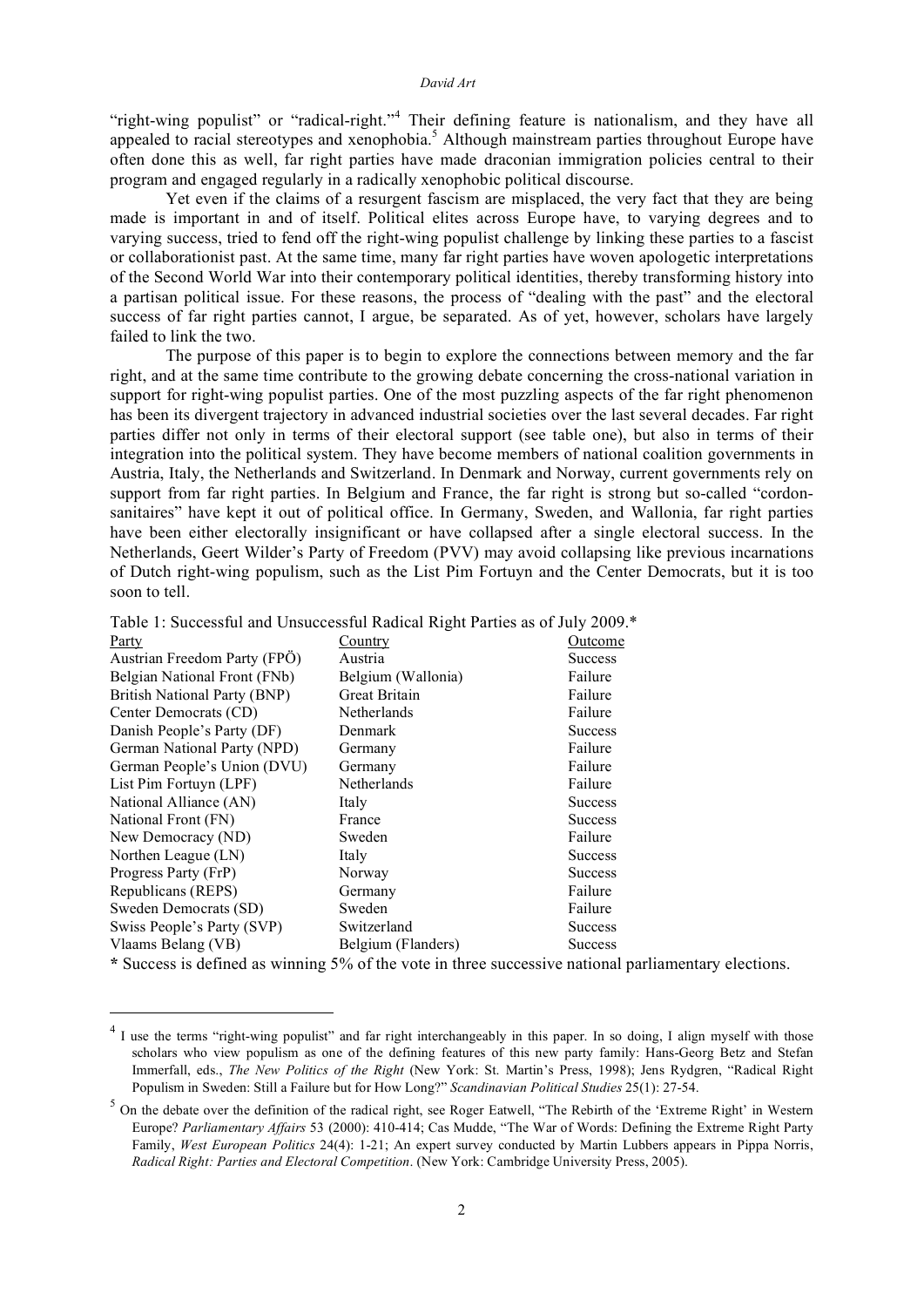Why has the far right been strong in Denmark and weak in Sweden? Why has the far right been a powerful force in Austrian politics but a marginal player in Germany? Scholars have attempted to explain such cross-national variation with reference to differences in patterns of immigration, unemployment, or electoral rules.<sup>6</sup> There is a great deal of scholarly debate over the significance of these variables, and a consensus on any one has yet to emerge.

This paper sketches out an ideational explanation for the divergent development of the far right in three European states: Germany, Italy and France. The far right has been electorally weak and politically marginalized in Germany. In France, the far right has done well in elections but has been prevented, by a combination of electoral institutions *and* political party strategies, from wielding political power. In Italy, the far right is not only electorally strong but has been become a party of government. My central claim is that ideas about the wartime past, specifically ideas held by elites from mainstream political forces, have played a central role in the different trajectories of these parties.<sup>7</sup> While I am not claiming that ecological correlates and electoral institutions do not matter, I argue that the success or failure of postwar far right parties needs to be understood in the context of the political-cultural environment in which these parties find themselves. While a much richer evidentiary base is obviously needed to make the argument compelling, the goal here is simply to demonstrate that it is plausible.

The rest of this paper proceeds as follows. The first section offers a cross-national comparison of how 10 different European states have come to terms with the wartime past. This exercise in classification is necessary both to provide some concrete indicators for a "fuzzy" subject, and to provide a basis for future comparative work. The second section lays out in greater depth the connection between this process and far right parties. The third section focuses on Germany and argues that the "culture of contrition" that evolved during numerous critical public examinations of the Nazi past has kept far right political parties weak and marginalized.<sup>8</sup> The fourth section turns to France, a case that has shown marked variation in the extent of dealing with the past over time. Before Vichy became a salient political issue in the late 1980s, the National Front was able to rise rapidly and consolidate itself in French politics. Since then, the French political establishment has used history as a weapon against the far right, justifying its current marginalization with reference to the "lessons of history." The fifth section turns to Italy and argues that the necessary condition for the regeneration of the far right was a change in elite ideas about the fascist past and the legitimacy of the MSI during the transformation of the Italian party system. The sixth and final section discusses how the past has become an important issue in the politics of the European Union and European Integration. I argue that contrition and an ongoing critical examination of historical complicity is becoming a pan-European value.

# **I. Comparing Contrition**

How can one compare the process of dealing with the past across European countries? There are several possible indicators that allow researchers to compare the extent and level of dealing with the past across cases. These are best presented as responses to three different questions.

 <sup>6</sup> On immigration as the central variable in the success of right-wing populist parties, see Pia Knigge, "The Ecological Correlates or Right-Wing Extremism in Western Europe, *European Journal of Political Research* 34(2): 249-279: Matt Golder, "Explaining Variation in the Success of Extreme Right Parties in Western Europe," *Comparative Political Studies* 36(4), (2003), 432-466: Rachel Gibson, *The Growth of Anti-Immigrant Parties in Western Europe* (Lewiston, NY.: Edwin Mellen, 2002); On the relationship between electoral rules and right-wing populist party success, see Robert Jackman and Karin Volpert, "Conditions Favouring Parties of the Extreme Right in Western Europe," *British Journal of Political Science* 26 (1996), 501-521: Golder (2003), Norris (2005), and Elisabeth Carter, "Proportional Representation and the Fortunes of Right-Wing Extremist Parties," *West European Politics* 25(3) (2002): 125-146.

<sup>7</sup> I treat the cases of Germany and Austria more fully in David Art, *The Politics of the Nazi Past in Germany and Austria* (Cambridge University Press, 2006).

<sup>&</sup>lt;sup>8</sup> I borrow this phrase from Karl Wilds, "Identity Creation and the Culture of Contrition: Recasting 'Normality' in the Berlin Republic," *German Politics* 9, no.1 (April 2000): 83-102.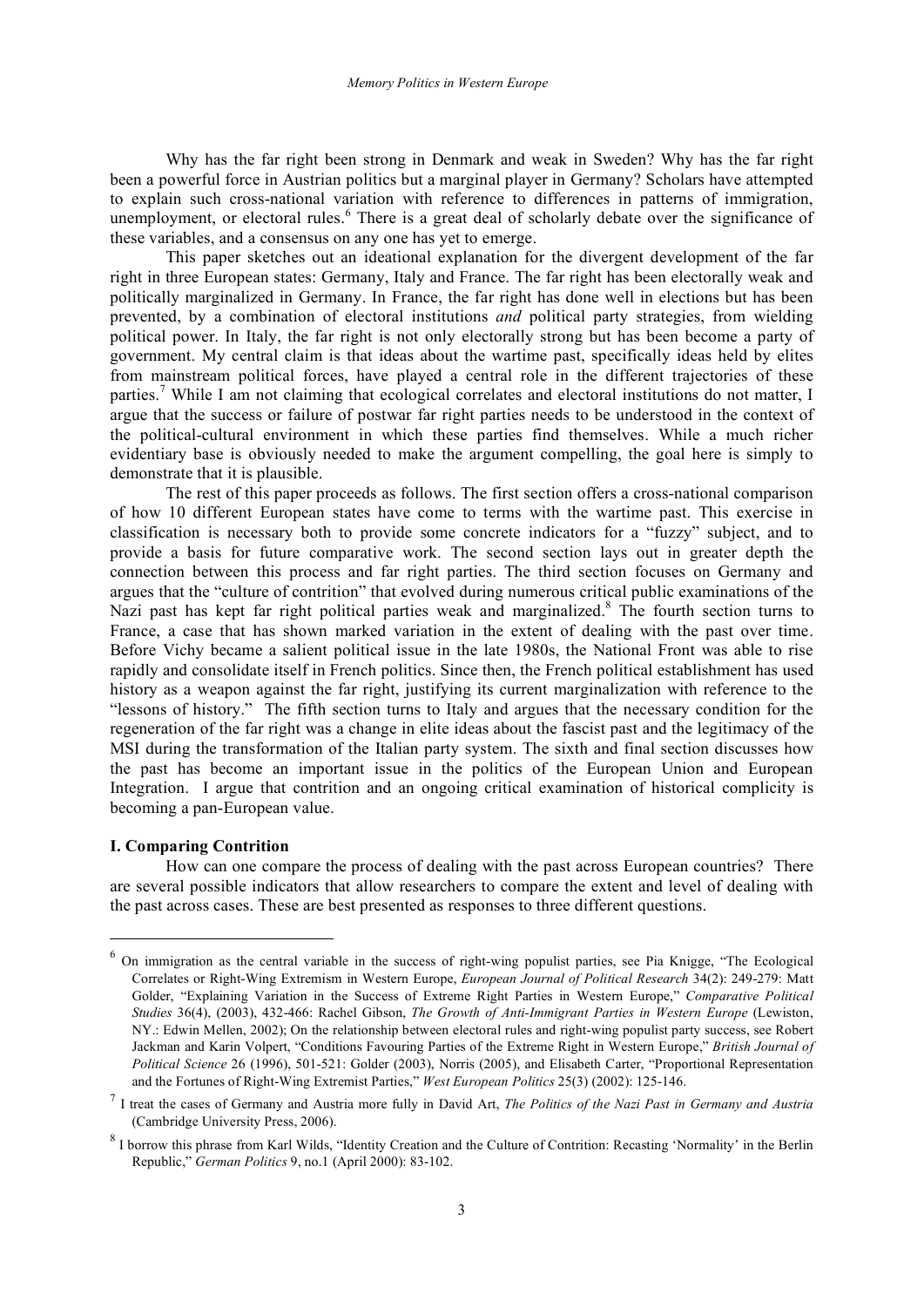#### *David Art*

First, to what extent have official state representatives recognized the crimes of previous regimes and condemned them or apologized for them? Second, for how long have political elites and the general population critically discussed wartime behavior, and how politically salient have these debates been? Third, have elites converged around a particular interpretation of the fascist, collaborationist, or "neutral" past, or do different historical interpretations still compete in the marketplace of ideas? Below I treat each of these variables (also summarized in table 2) in turn.

# *State Recognition*

State recognition of past complicity varies enormously across countries. At one pole are states like Turkey, whose representatives have repeatedly denied the existence of the Armenian Genocide. Germany occupies a unique position at the other end of the spectrum; its official representatives have not only apologized for past atrocities but have turned contrition into a form of statecraft. Most states—including the states of Western Europe-- fall somewhere in between these two poles. Yet the timing and nature of official recognition of atrocities committed during the Second World War still differ markedly across them. Of the three original fascist states, Germany was the first to acknowledge responsibility for genocide by offering restitution to the state of Israel in the early 1950s. Since then, German presidents (the head-of-state) have offered numerous apologies to countries and groups that suffered under Nazism. Austria, the other surviving successor state of the Third Reich, offered an apology only in 1991, and this was delivered by the Prime Minister (the head of government) rather than the head-of-state (president).<sup>9</sup> Italy has yet to offer an official apology either to the victims of Italian aggression in Africa and the Balkans, or to the domestic victims of fascism.

Of the states with collaborationist pasts, France became the first to offer an official apology for complicity in Nazi crimes when President Jacques Chirac, the Head-of-State, did so in 1995. In 1999, the Norwegian government issued an official apology to Norwegian Jewry. In 2000, Dutch Prime Minister Wim Kok extended an apology to all the victims of the Nazis. The Belgian Prime Minister Guy Verhofstadt apologized for the government's role in the deportation of Jews in 2002. In 2003, Danish Prime Minister Anders Fogh Rasmussen offered the first public condemnation of collaboration, although he stopped short of issuing an apology. Of the two neutral states under analysis, the Swiss President apologized for the country's role in laundering Nazi gold and for turning back Jewish refugees, in 1997 and 1999, respectively.<sup>10</sup> Sweden's Prime Minister Goran Persson first publicly recognized the "political and moral responsibility for what Swedish officials did—or failed to  $\alpha$ do—during the war years" in 2000 but did not issue an official apology.<sup>11</sup>

# *Public Debates*

The duration and intensity of public debates about the past are another source of variation among the cases.<sup>12</sup> In Germany and the Netherlands, public discussions of national complicity began in the 1960s. In France and Austria, such debates date from the mid-1980s. In all the other cases under consideration, public deliberation about past atrocities was virtually absent until the middle of the past decade. The timing of such debates influences the extent to which members of the population have rejected the pleasant postwar founding myths that had previously dominated political discourse and school curricula. Whereas Germans have been exposed to critical historical examinations of their past for forty years, Belgians and Danes are only beginning to change their attitudes about their states' pasts.

<sup>&</sup>lt;sup>9</sup> It was also in the context of a speech on Yugoslavia to which foreign journalists were invited but Austrian ones were not. Interview with Therezija Stoisits (Greens), Member of Parliament, 5 July 2002, Vienna.

 $10$  I do not include the Portuguese case in this essay, for three reasons. First, Portugal lacks a right-wing populist party since the Portuguese People's Party is really a national conservative party. Second, debates about the extent of collaboration during the period of "neutrality" have really not unfolded in Portugal. Third, as in Spain, discussions of Portugal's wartime past are inextricably linked to a domestic fascist regime. That being said, I do agree with scholars who argue that memories of a recent authoritarian experience have prevented the emergence of the far right on the Iberian Peninsula.

<sup>11</sup> *The Independent*, 27 January 2000.

 $12$  For a theoretical discussion of public debates, see Art (2006).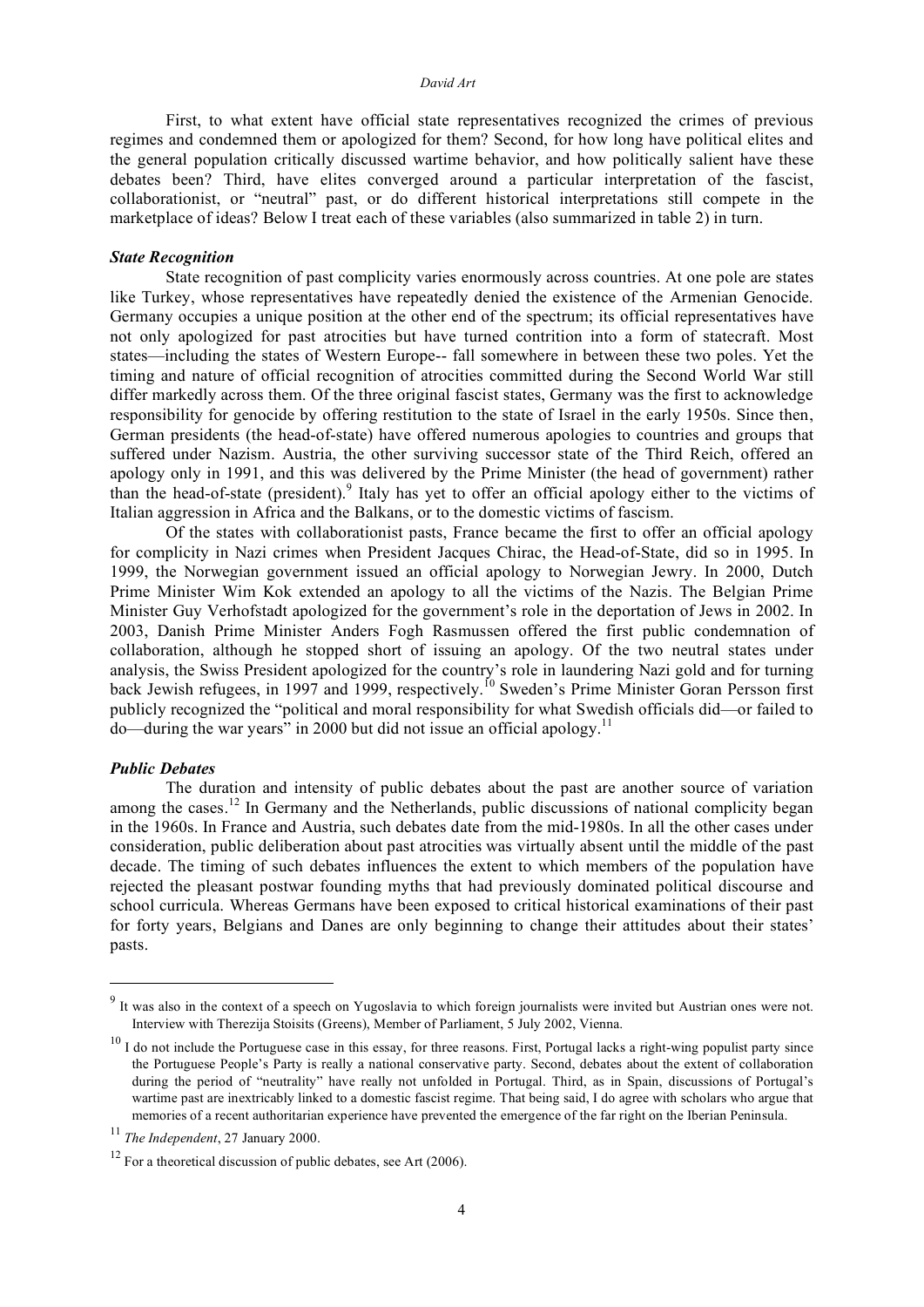The intensity of public debates also differs markedly across Western European states. In Austria, France and Germany, public debates about the past have been quite significant in both politics and the media. I have therefore coded them as "high." In the Scandinavian states and in the Netherlands, public debates about the past have been rather low volume affairs. Belgium and Switzerland each received a score of "medium." These codings reflect my substantive knowledge of the cases, but the results of a Lexis-Nexis search for each state using equivalent search terms should improve our confidence in them.<sup>13</sup> It Italy, public debate about fascism was muted for a long period, but the political salience of history has risen markedly in the past couple of years as Berlusconi and his coalition partners have tried to undermine Italy's official anti-fascist consensus. The current Mayor of Rome, for example, refused to condemn Fascism as an absolute evil in an interview with the *Corriere della Sera* newspaper during a trip to Israel in September 2008. <sup>14</sup> In the same month, Defense Minister Ignazio La Russa defended fascist soldiers who defended their homeland against the Anglo-American landings during the 65 anniversary of Rome's resistance to Nazi occupation. The left has protested vigorously against what it sees as an attempt to rewrite history and some have even warned that the immigration policies of the Lega Nord (Berlusconi's current coalition partner) and the self-defense militias the party appears to support constitute a revival of Fascism.

# *Consensus or Disagreement*

The presence or absence of an elite consensus regarding historical interpretation is the final, and most crucial, variable in the overall process of "dealing with the past." By consensus, I mean that elites from across the political spectrum (with the possible exception of the far right) have accepted the fact that their states were complicit, to varying degrees, in wartime violations of basic human rights. This elite consensus can be the product of intense public debate. In Germany, France and the Netherlands, politicians have converged around an interpretation of the past, after years of discussion, which recognizes crimes against humanity and assumes responsibility for them. In the three Scandinavian countries, where debates about the wartime past emerged later and have been of lower intensity, politicians have largely updated their historical interpretations of their respective nation's past. Of the three, Swedish elites have made the most extensive attempt to change mass attitudes in line with this new consensus. In 1997, Prime Minister Perrson launched an extensive Holocaust education campaign which involved publishing and freely distributing a book about the Holocaust and Sweden's wartime behavior. Over 800,000 thousand copies of this book, titled "Tell Ye Your Children," have been published, making it the most widely distributed book in Swedish history after the Bible.<sup>15</sup>

It is important to note that public debates can also produce polarization. In Austria, a longstanding public debate about Austrian complicity in Nazi crimes has not produced an elite consensus, but rather enduring polarization between those who recognize a high degree of Austrian complicity and those who view Austria as primarily a victim of Nazi aggression. In Switzerland, many politicians have resisted changing their previous attitudes about Swiss neutrality in light of recent debates over Nazi gold and the sealing of borders to refugees. Similarly, as I suggested above, Italian politicians still offer radically different interpretations of the fascist experience, and history has become a battle ground of contemporary partisan politics.

<sup>&</sup>lt;sup>13</sup> To get a more objective measure of the salience of the memory of the Second World War in the politics of 10 European states, I conducted a Lexis-Nexis guided news search of major international newspapers using the following search terms in the full-text of articles: Country name (variable), Second World War, and Memory. To correct for the fact that large countries (such as Germany) received more coverage than smaller ones, I divided the total number of articles for each country by its population according to the CIA's world factbook. I assumed that the percentage of irrelevant articles produced by the search were equal across countries. This produced the following results: France 57.2, Norway 47.1, Germany 45.1, Austria 44.3, Switzerland 37.9, Belgium 33.9, Denmark 31.3, Sweden 23, Italy 20.7, the Netherlands 19.3. This rank ordering is mostly consistent with my subjective coding of the cases based on my knowledge of them. The major difference concerns Norway, which ranks second in the Lexis-Nexis search but which I have coded as "low." My suspicion is that the relatively small number of articles (217) may have contained a high number of irrelevant hits.

<sup>&</sup>lt;sup>14</sup> At the same time, Alemanno has also supported the construction of a Holocaust museum in Rome.

<sup>15</sup> Interview with Paul Levine, co-author of "Tell Ye Your Children," 25 May 2005, Stockholm.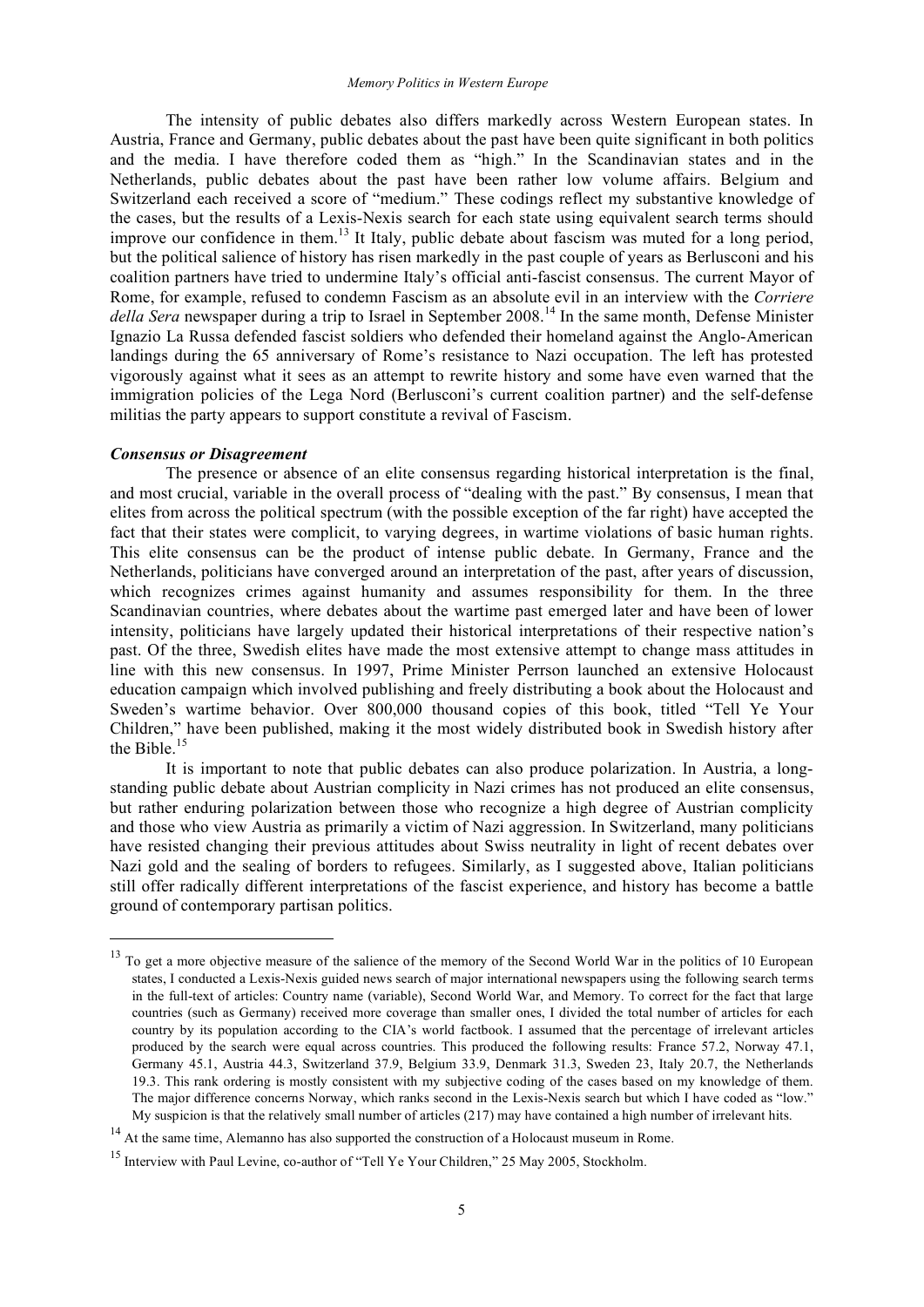#### *David Art*

Belgium offers an especially interesting case of elite conflict over history, for the rifts in this debate have been superimposed on the broader dispute between the Walloons and the Flemish. Many Walloons contend that Flemish nationalists have a highly collaborationist past, and it is a historical fact that thousands of Dutch-speaking Belgians did fight on the German side, in large part to promote the interests of their language group.<sup>16</sup> The Flemish, for their part, argue that the postwar punishment of collaborators was overly harsh and used primarily to suppress postwar Flemish nationalism. Some Flemish politicians, and not only those from the former extreme-right Vlaams Bloc, have sought amnesties for the "victims" of postwar justice. The Walloons have denounced such initiatives, and have forced government officials with links to groups working on behalf of collaborators to resign. Since the late 1990s, the past has become a persistent issue in Belgian partisan politics.

| Country     | Form of              | <b>First Official</b> | Beginning | Intensity | Elite          | Theme          |
|-------------|----------------------|-----------------------|-----------|-----------|----------------|----------------|
|             | Complicity           | Recognition of        | of Public | of        | Consensus?     | for the        |
|             |                      | Complicity            | Debate    | Debate    |                | Far            |
|             |                      |                       |           |           |                | Right?         |
| Germany     | <b>Fascist State</b> | $1952$ (apology)      | 1960s     | High      | Yes            | Yes            |
| Austria     | <b>Fascist State</b> | $1991$ (apology)      | 1980s     | High      | N <sub>0</sub> | Yes            |
| Italy       | <b>Fascist State</b> | <b>NONE</b>           | 1990s     | High      | No             | Yes            |
| France      | Collaboration        | 1995 (apology)        | 1980s     | High      | Yes            | Yes            |
| Netherlands | Collaboration        | $2000$ (apology)      | 1960s     | Low       | Yes            | N <sub>o</sub> |
| Belgium     | Collaboration        | $2002$ (apology)      | 1990s     | Medium    | N <sub>o</sub> | Yes            |
| Norway      | Collaboration        | $1997$ (apology)      | 1990s     | Low       | Yes            | N <sub>o</sub> |
| Denmark     | Collaboration        | 2003                  | 1990s     | Low       | Yes            | N <sub>o</sub> |
|             |                      | (condemnation)        |           |           |                |                |
| Switzerland | "Neutrality"         | $1997$ (apology)      | 1990s     | Medium    | N <sub>o</sub> | Yes            |
| Sweden      | "Neutrality"         | 2000                  | 1990s     | Low       | Yes            | Yes            |
|             |                      | (condemnation)        |           |           |                |                |

Table 2: Comparative Contrition

#### **II. The Far Right and the Second World War**

What is the connection between historical memory of the Second World War and the recent development of the far right? It is important to note that the past has clearly not been significant for some right-wing populist parties. Far right parties in Scandinavia and the Netherlands have not made the defense of national history into a political issue. The late Pim Fortuyn, for example, clearly and consistently condemned Nazism, as has Geert Wilders. Members of the far right Danish People's Party identify explicitly with the Danish resistance movement rather than with Nazi collaborators.<sup>17</sup> It would also be misleading to claim that the electoral success of the far right can be explained primarily with reference to their historical interpretations. Most Austrians, for example, did not vote for Jörg Haider because of his apologist interpretations and qualified defenses of Nazism, although this certainly helped mobilize his extreme right base.<sup>18</sup>

The links between the far right and the past are more complicated, yet certainly consequential. Many far right parties intertwine apologetic narratives of the war years with an essentialist view of national identity, opposition to immigration, and rejection of cosmopolitan values. As the selfproclaimed defenders of the national from the pressures of European integration and globalization,

<sup>&</sup>lt;sup>16</sup> It should be noted that the Nazis found collaborators in both Flanders and Wallonia. In Flanders, the Nazis installed the nationalist Vlaams National Verbond (VNV) before replacing them with a smaller group named De Vlag. In Wallonia, members of a right-wing Catholic movement named The Rexists were appointed to posts in the government.

<sup>&</sup>lt;sup>17</sup> Interview with Jesper Langballe (DV), Member of Parliament, 17 May 2005, Copenhagen.

 $18$  Art (2006).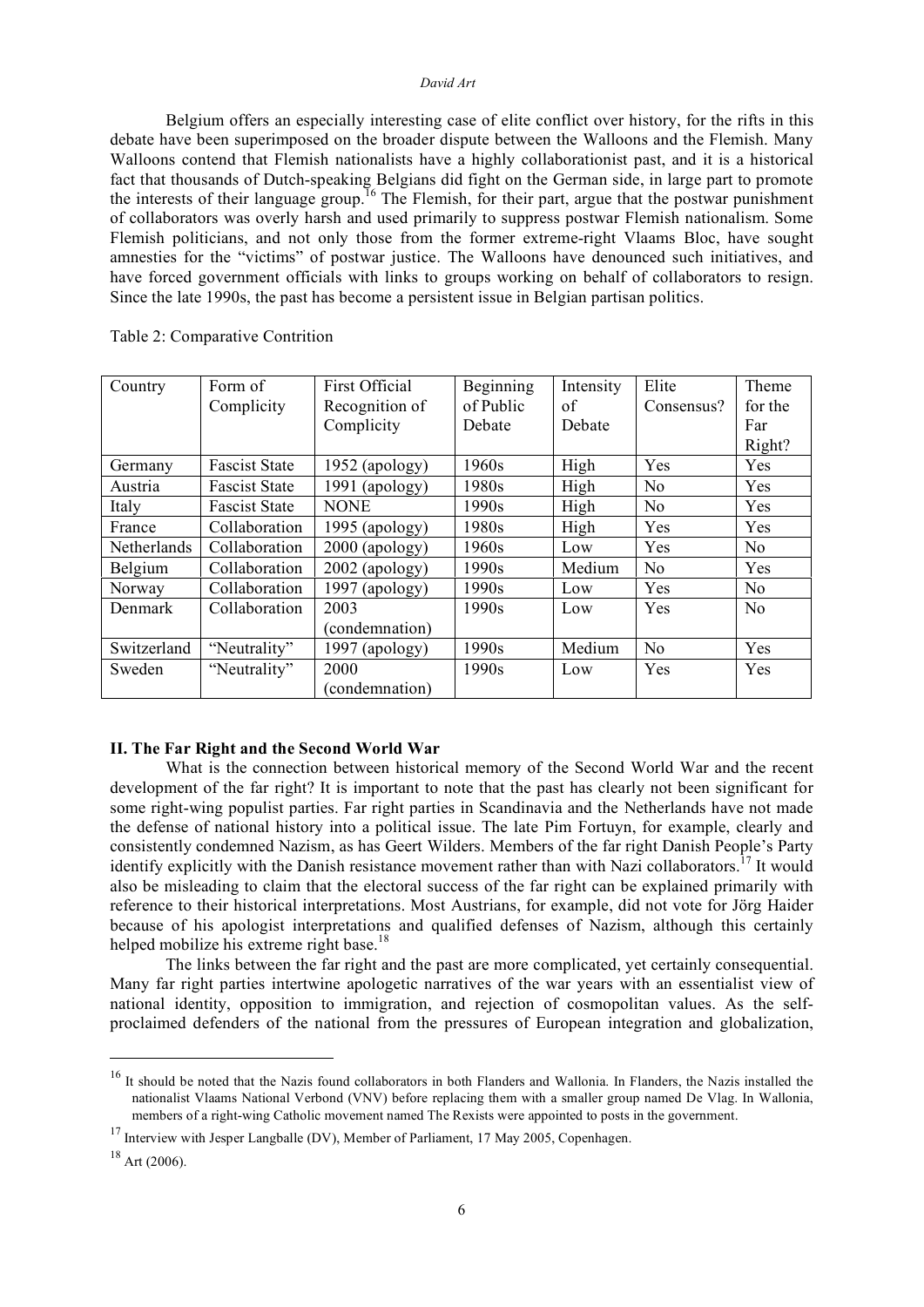these parties aim to protect the history that constitutes their respective nations. They have represented their societies as the victims of international conspiracies to degrade their pasts and identity. They have downplayed the crimes committed in their state and denied that anything can be gained by forcing their populations to "work through" or "come to terms with" a past that belongs to a disappearing generation. In Austria, Jörg Haider (FPÖ) skillfully rode the chauvinist reaction against international censure of Austria's wartime behavior following the Waldheim debate in 1986. Christoph Blocker, the leader of the far right Swiss People's Party (SV), mounted a similar attack against international critics and domestic traitors after the Nazi gold story broke in the mid 1990s. In France, Le Pen has described a critical examination of the Vichy regime as an affront to the nation's honor. And in all of these countries, right-wing populists have decried the "politically correct" histories disseminated by elites out of touch with the values and historical memories of ordinary people. History, in short, has become another rhetorical weapon in a populist attack on the political and intellectual establishments.

The past also matters to the extent that mainstream political parties, and the media, have used history as a weapon against the far right. Again, it does not matter whether or not far right parties actually possess the ideological baggage of fascism for them to be effectively linked with it. But as I argue below, history can only be an effective weapon where there is an elite consensus renouncing the state's wartime behavior and a commitment to eliminate any vestiges of support for it. This elite consensus has been the most solid, and politically important, in Germany.

## **III. Germany: The Culture of Contrition**

In the immediate postwar period, it seemed scarcely unimaginable that Germany would later become *the* internationally recognized model of a society that has critically examined its shameful past and turned contrition into a form of statecraft. Leaders from across the political spectrum in the late 1940s and 1950s generally portrayed Germans as the victims of a small clique of Nazi fanatics who had hijacked the German state. The Christian Democratic Chancellor Konrad Adenauer's "founding myth" of postwar Germany was designed to avoid alienating the millions of Germans who had embraced Nazism. Although Social Democrats spoke more explicitly about German complicity than Christian Democrats, they were unwilling to challenge Adenauer's policy of rapidly reintegrating former Nazis into German politics and society through broad amnesties. Although Adenauer did recognize Germany's moral burden by paying reparations to Israel, the Nazi past was nearly altogether absent from German political discourse in the first several postwar decades.<sup>19</sup>

This began to change in the 1960s when the ideological cleavage between the German Right and Left widened. A series of trials, including the Eichmann trial in Israel, and parliamentary debates about removing the statue of limitations for crimes against humanity raised the importance of the Nazi past in contemporary politics. Members of the leftist Student Movement pointed out the ideological and personal continuities between Nazi Germany and the Federal Republic, and used them as a weapon against the political establishment. The anti-authoritarian "New Left" that grew of out of the student movement, and later coalesced into the Green party, defined itself as a reaction to the Nazi past.<sup>20</sup> The Right, for its part, drew parallels between the student movement and the radicalization of the Left that contributed to the collapse of Weimar. When some fringe movements of the New Left turned to terrorism in the 1970s, conservatives argued that this was a consequence of a "false mastering of the past" which had destroyed traditional political values, such as patriotism.<sup>21</sup> Conservative politicians and intellectuals called for Germany to develop a "normal" national identity, which involved redefining Germany's relationship with its history. While not denying the crimes of

 <sup>19</sup> On early efforts to deal with the Nazi past in Germany, see Jeffrey Herf, *Divided Memory* (Cambridge: Harvard University Press, 1997) and Norbert Frei, *Adenauer and the Nazi Past* (New York: Columbia University Press, 2003?).

<sup>20</sup> Andrei S. Markovits and Philip S. Gorski, *The German Left: Red, Green and Beyond* (Cambridge, UK.: 1993), 18-21; As Green politician Joschka Fischer once remarked, "most of us became Greens precisely because of German history." *Die Zeit*, 7 February 1985.

<sup>21</sup> Alfred Dregger (CDU), quoted in Helmut Dubiel, "*Niemand ist frei von der Geschichte* (Munich: Carl Hanser Verlag, 1999), 156.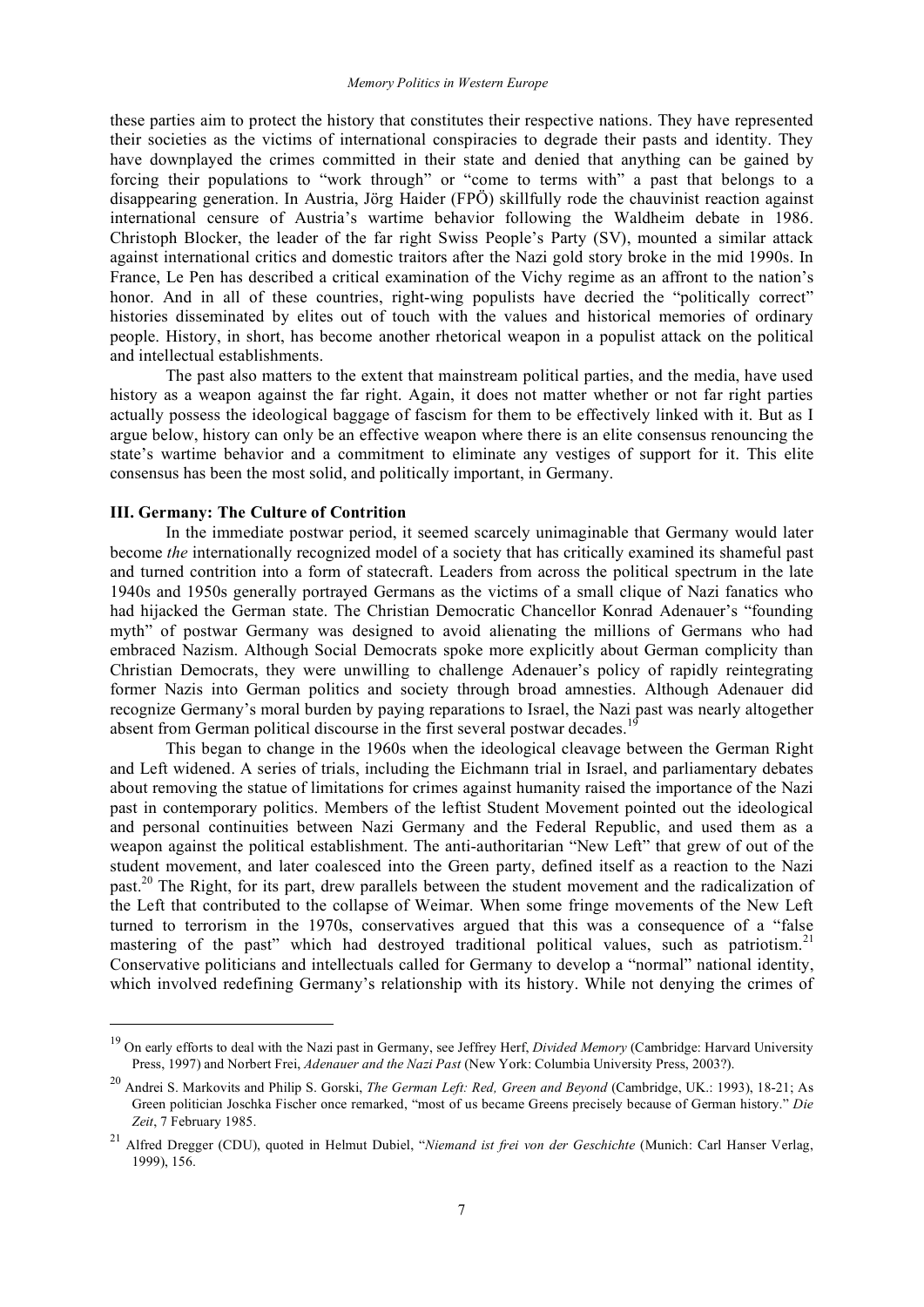#### *David Art*

Nazism, conservatives emphasized the positive sides of German history and claimed that the Left's obsession with the years 1933-1945 was hampering Germany's political development.

This simmering debate between Right and Left reached a new peak in the mid-1980s. Two factors contributed to the explosion of public debate about the Nazi past. First, upon coming to power in 1982 Chancellor Helmut Kohl identified "normalization" of the Nazi past as one of his central goals. Second, the passing of several forty-year anniversaries related to the Nazi past— and particularly the fortieth anniversary of Germany's capitulation on May 8<sup>th</sup>, 1945-- gave Kohl the opportunity to stage-manage several commemorations consistent with his preference to "allow the past to pass away." The visit by President Reagan and Kohl to the Bitburg cemetery, where former members of the Waffen-SS were buried, was to mark the symbolic end of the Second World War.

Yet things did not go as planned, in large part because Kohl miscalculated the degree of opposition within German society toward putting the past to rest. Members of the student movement had, by the early 1980s, come to occupy important positions within politics and the media. The German public had also been exposed to a powerful, if maudlin, reminder of the Nazi past in the form of the Hollywood mini-series "Holocaust" which millions of Germans watched in 1979.<sup>22</sup> If Kohl had hoped to normalize German history, his actions had the unintended effect of transforming the Nazi past into a salient political issue for the German Left.

Public deliberation about the Nazi past was intense, and the details of that debate cannot be reproduced here. The important point is that the balance of political forces adopting "contrite" positions toward the Nazi past shifted fundamentally as a result. To put it simply, the Left won. Bitburg created a public relations fiasco that rendered conservatives wary of trying to normalize the Nazi past. Moreover, several important figures within the Christian Democratic camp, particularly President Richard von Weizsäcker and CDU Party Chairman Heiner Geissler, publicly sided with those politicians and intellectuals who demanded that contrition for the Nazi past remain a central duty for all Germans. A discernable shift occurred within intellectual circles as well. When Ernst Nolte published an article challenging the notion that the Holocaust was a unique event, and was thus comparable to other atrocities such as Stalinism and genocide in Cambodia, the philosopher Jürgen Habermas wrote a passionate rebuttal. This "Historians' Debate" (*Historikerstreit*) was carried out in the pages of Germany's prominent newspapers and weeklies for several years, and nearly every German intellectual of any stature participated in it.<sup>23</sup> In the end, Nolte stood virtually alone.

As politicians and elites reached a consensus, contrition became the only publicly acceptable position for politicians to take regarding the Nazi past. Contrition became, in other words, the cornerstone of what I refer to as "political correctness-German style." Like race in the United States, the Nazi past has become the "third rail" in German politics, and politicians who have challenged the contrition discourse have seen their careers end within a matter of days.<sup>24</sup> At the same time, German politicians are expected to participate in ceremonies marking critical events in the Holocaust (such as the Pogroms of November 9, 1938 and the liberation of Auschwitz on January 27, 1944) and to demonstrate contrition in relations with other foreign countries, especially Israel and Poland.

What is the relationship between the rise of the culture of contrition and the fortunes of rightwing populism in Germany? The Republicans (REPS) emerged during the height of debates about the Nazi past in 1983, and rejection of the contrition narrative was always a central element of its members' political ideology. The party's leader, Franz Schonhüber, had lost his job as a radio announcer in Bavaria after he published a book defending his record in the Waffen-SS. During speeches at the REPS' first party congress, party founders called for an end to "mastering the past"

 <sup>22</sup> On this point, see Andrei Markovits and Beth Noveck, "Germany," in *The World Reacts to the Holocaust*, ed. David S. Wyman (Baltimore: Johns Hopkins University Press, 1996), 428-32.

<sup>23</sup> On the Historians' Debate, see Charles Maier, *The Unmasterable Past* (Cambridge: Harvard University Press, 1988).

<sup>&</sup>lt;sup>24</sup> An example was the former President of the Bundestag Phillip Jenninger (CDU). On November 9, 1988, Jenninger delivered a speech commemorating the 50<sup>th</sup> anniversary of *Pogromnacht* (also referred to as "Kristallnacht") before the German Bundestag. Although Jenninger was clearly not attempting to defend ordinary Germans who participated in attacks on Jews, a combination of poor speechwriting and oratorical skills gave the impression that he was. SPD and Green parliamentarians left the room in protest, and CDU politicians convinced Jenninger to resign the next day.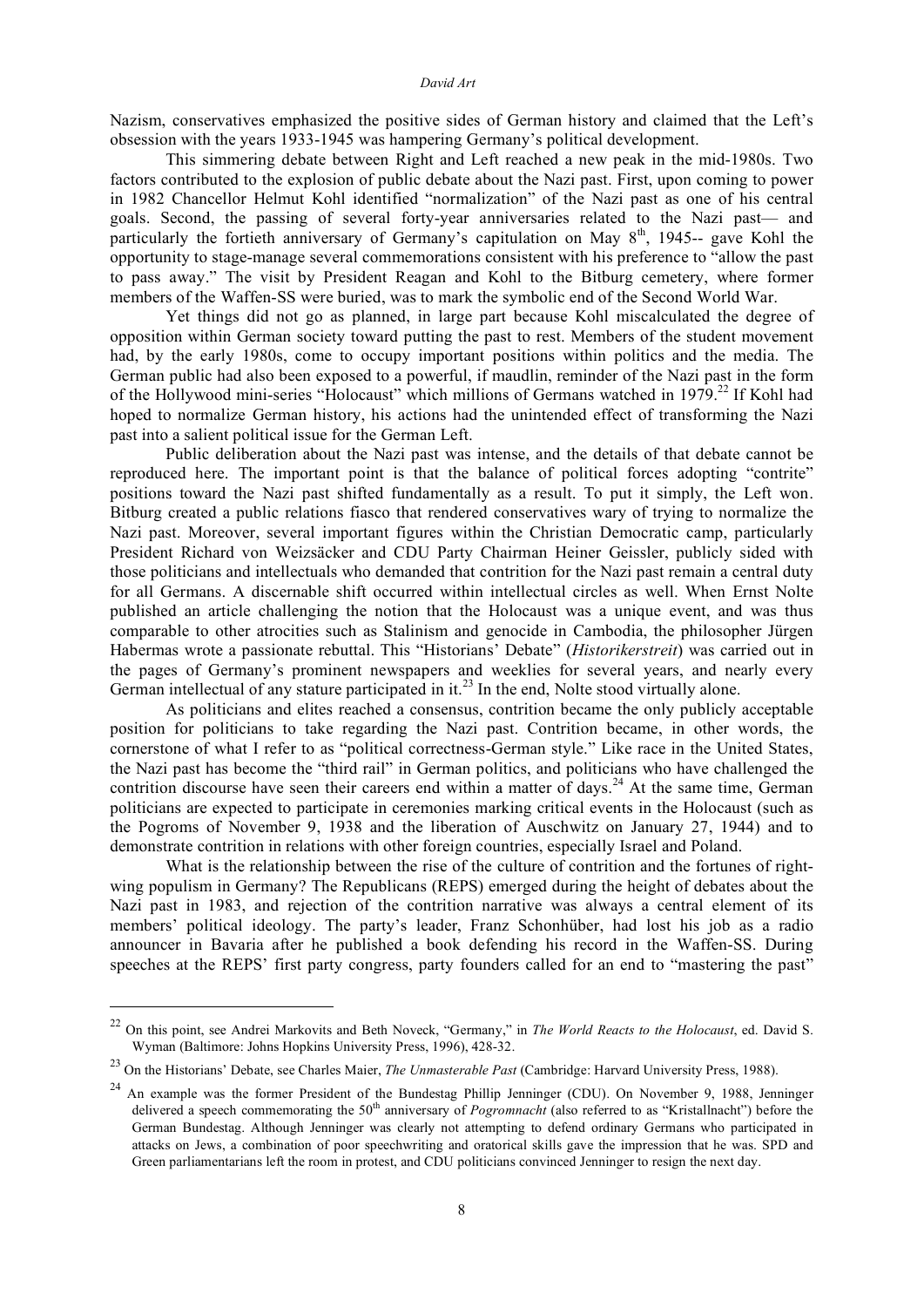and for Germans to develop a healthy national identity. The very first page of the 1987 party program laments that "the war propaganda of the victorious powers has entered our history books, and our youth must believe their exaggerations and falsifications to a large degree because an objective history is not possible."<sup>25</sup> In-depth interviews with REP politicians revealed that many joined the party specifically because of the party's defense of Germany's wartime history. The rise of the REPS was thus, in part, a by-product of the public debate about the Nazi past.

But the REPS' failure to reproduce the gains of other right-wing populist parties across Western Europe was also intimately connected with the results of that debate. After initial breakthroughs in several state elections in the late 1980s and the early 1990s, the REPS won only 2.5% of the vote in national parliamentary elections in 1994 and quickly became politically irrelevant. During its brief heyday, however, the party received enormous attention from German political parties, the media, and civil society. When the REPs captured 7.5% in the West Berlin state election in 1989, all of these forces immediately focused on the meaning of the REPs for German democracy. The overriding consensus was that right-wing populism represented a threat that needed to be repulsed.

The "culture of contrition" both structured political and social actors' reactions to a new far right party and provided them with weapons for combating it. For parties and intellectuals on the left, it was patently unacceptable for a party with a revisionist reading of the Nazi past to consolidate itself in Germany. Social Democrats, Greens, trade unionists, and a variety of groups from civil society organized to battle the REPS at every opportunity. This entailed organizing protests during REP campaign events and meetings, harassing REP politicians and party members, and blocking public and private venues for REP political activity. While some have deemed this behavior "helpless antifascism," these acts of disruption, repeated hundreds of times across Germany, had a large cumulative effect. As I detail in depth elsewhere, they undermined the REPS ability to recruit capable party members and perform many of the necessary tasks of political organization.<sup>26</sup>

Although the German Right was less involved in protest activity, its response was no less consequential for the development of the REPs. The CDU/CSU could have conceivably agreed to cooperate with the new party, particularly because the REPS went to great pains to represent themselves as 'national conservative' and thus potential coalition partners. There were indeed isolated politicians within the Christian Democratic camp who argued for this course. Yet the overwhelming response within the CDU/CSU was that anything short of complete delegitimation and marginalization of the REPS was politically impossible. Kohl's drive to make Germany a 'normal' nation had paradoxically turned contrition into a pillar of German political culture. Not only would overtures to the REPs reignite charges that Christian Democrats were attempting to bury the Nazi past, but many (perhaps most) German conservatives believed that right-wing populism was a dangerous and politically illegitimate force in the successor state of the Third Reich.<sup>27</sup>

In contrast to many other parties on the Right in Western Europe, the CDU/CSU adopted a strict and comprehensive policy of 'marginalization' (*ausgrenzung*) toward the far right. Ausgrenzung prohibited personal contact with REP politicians, reliance of REP votes to pass legislation, and support for any REP candidate or proposal. This occurred at every political level. Even party members in communal parliaments, which are not normally known for their ideological battles, were instructed to vote against the most mundane proposals of REP politicians, such as the installation of a traffic light, on principle. Critically, the central justification for this policy was based on the CDU/CSU's dramatic change of position regarding the Nazi past. The CDU party chairman Heiner Geissler justified *ausgrenzung* on an internal party report that found that the REPs were not a possible coalition partner because they sought to downplay the Nazi past.<sup>28</sup> Edmund Stoiber, the leader of the CSU, also

 <sup>25</sup> Die Republikaner, *Parteiprogram* (1987).

<sup>&</sup>lt;sup>26</sup> These arguments are extended in David Art, "Reacting to the Radical Right: Lessons from Germany and Austria," forthcoming *Party Politics* (Spring 2007).

 $27$  This point emerged in dozens of in-depth interviews by the author with CDU and CSU politicians conducted in 2001-2002 in Berlin, Stuttgart, and Munich.

<sup>28</sup> Richard Stöss, *Die Extreme Recht in Der Bundesrepublik* (Opladen: Westdeutscher Verlag, 1989), 215.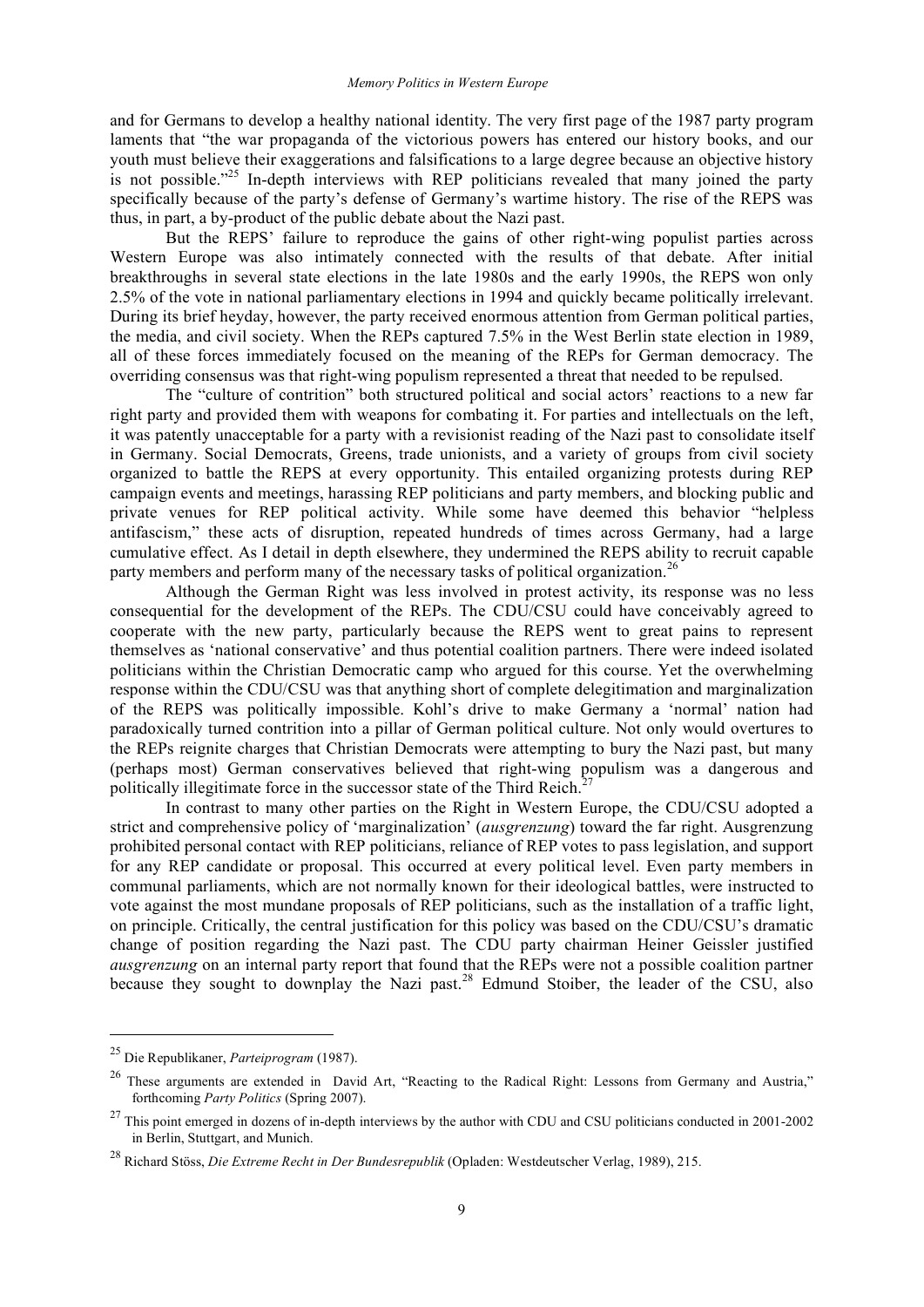grounded *ausgrenzung* in part on the REPs' "irresponsible dealing" with the past and the party's similarity to Nazi demagoguery.<sup>29</sup>

By preventing the REPS from forming coalitions, by protesting against them, and by generally using the rhetorical weapons of the German "lessons of history," political elites in (West) Germany created insurmountable problems for the REPS. The particular way in which Germans have confronted the Nazi past has thus proved to be a powerful constraint on right-wing populism. It must be emphasized that this was not the inevitable result of Germany's Nazi past, for even this past has no inherent meaning. As noted above, German elites held different views about the years 1933-1945 over the postwar decades. It was through the process of public debate that the "culture of contrition" became a requirement for German politicians from both Right and Left. As a final note, this culture only prevails in the former West Germany where such a public debate was possible. In eastern Germany, very different patterns of memory prevailed and the far right has found much more hospitable terrain. 30

#### **IV. France: The Shadow of Vichy**

For nearly five decades, the myth of the French nation united in resistance against foreign occupation was a central, and uncontested, part of French political culture. The construction of this narrative began immediately after the end of the Second World War. Charles De Gaulle and his followers consciously exaggerated the scope of the internal Resistance to include everyone except a small band of traitors.<sup>31</sup> French men and woman, the majority of whom had been neither resistors nor collaborators, were invited to identify with the Resistance, which was presented as "an abstraction, an achievement not of the résistants but of the nation as a whole."<sup>32</sup> The Gaullists maintained that "True France" had never ceased to exist during the Occupation and was embodied in the Resistance. Vichy was a "parenthesis," an aberration in French history, and Gaullists categorically denied that Vichy had any connection with French society or with French political traditions.

The French Communist Party's (PCF) narrative of the war years was similarly exculpatory. The party glorified its role in the Resistance, which it conceived as a national insurrection, the culmination of a revolutionary struggle that had begun with the French Revolution, and continued in the Revolution of 1848 and the Paris Commune of 1871. The PCF lauded the French people, and specifically the French working class, for their heroic role in this national insurrection. Like Gaullists, Communists maintained that the nation had rejected fascist ideology and resisted, either passively or actively, from the beginning of the occupation.

The view that France had been a nation of resistors was thus shared by both the French Right and Left. It was only in the 1990s that this hegemonic discourse unraveled, and that the question of French complicity in the Holocaust became the subject of public debate. Although it is true that Marcel Orphus' 1968 film "The Sorrow and the Pity" had challenged the heroic wartime narrative, and that the historian Robert Paxton's 1973 book *Vichy France* radically altered the historiography of the Vichy era, these critical examinations of French complicity hardly penetrated beyond a rather narrow intellectual circle.<sup>33</sup>

The rise and consolidation of the National Front occurred before Vichy became a salient issue in French politics. In 1983, the FN managed an electoral coup in by-elections in Dreux, an economically depressed city on the outskirts of Paris. But perhaps more important than the showing itself (the FN only gained 9% of the vote) was the fact that the center-right formed a join list with the

 <sup>29</sup> Hans-Gerd Jaschke, *Die Republikaner* (Bonn: Verlag J.H. Dietz, 1993), 59.

<sup>&</sup>lt;sup>30</sup> For an analysis of the far right in eastern Germany, see David Art, "The Wild, Wild East: Why the DVU Does Not Matter but the NPD Does," *German Politics and Society* (Winter 2004).

<sup>&</sup>lt;sup>31</sup> Stanley Hoffman wrties that de Gaulle was a firm believer in "pedagogical sublimation" and was fully aware of the mythical nature of his narrative of the war years. Hoffman, foreword to *The Vichy Syndrome*, by Henri Rousso (Cambridge: Harvard University Press, 1994), viii.

<sup>32</sup> Rousso, Vichy Syndrome, 71.

<sup>&</sup>lt;sup>33</sup> In fact, France's most prestigious publisher, Gallimard, rejected Paxton's book for publication.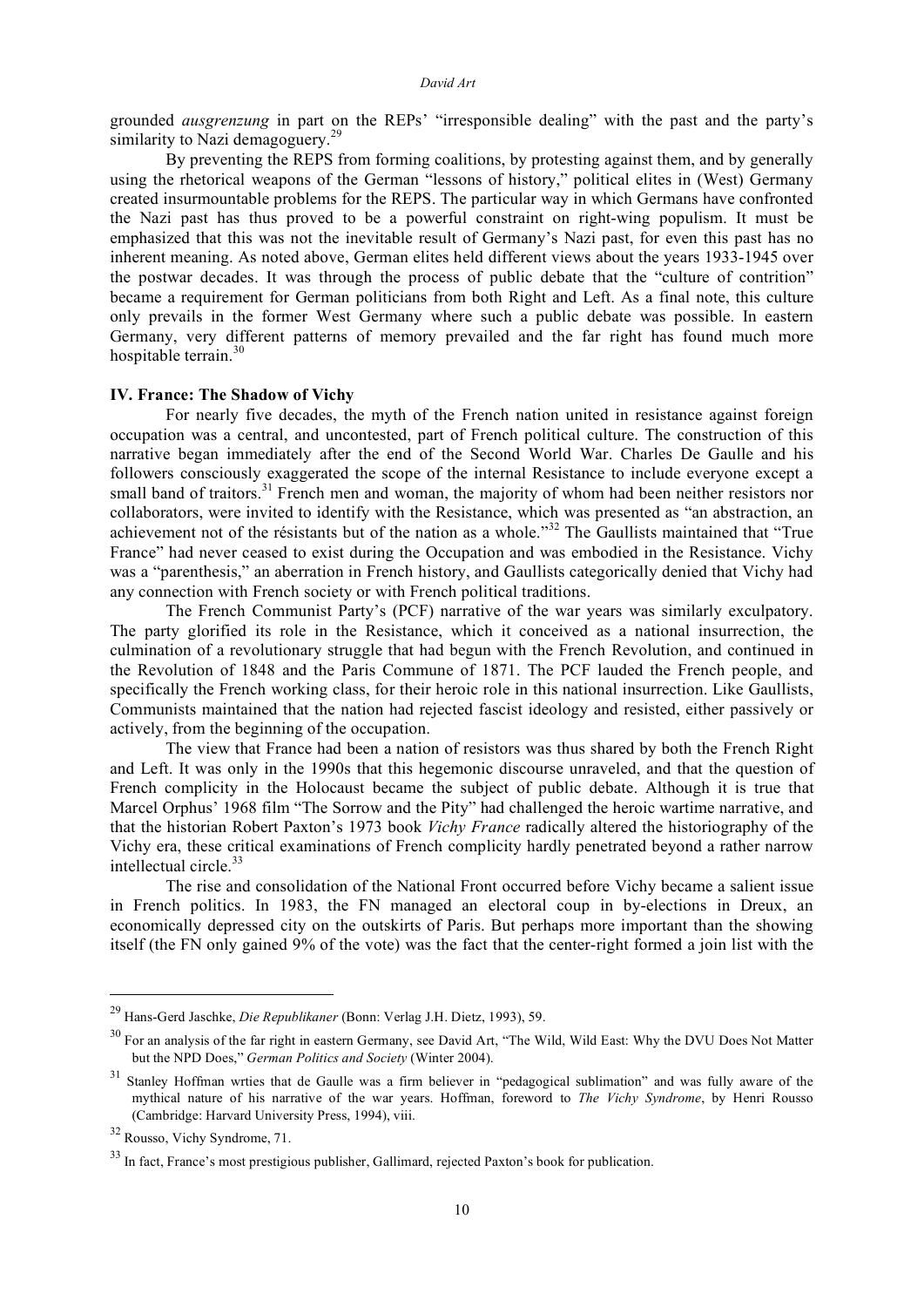extreme Right party in order to defeat the Left. Neither the FN's xenophobia, nor its open defense of the Vichy regime, appeared to rule it out as a potential alliance partner. To be sure, conservative politicians took different positions on the legitimacy of the FN. While Jacques Chirac, then the mayor of Paris, ruled out any deals with the FN, other politicians, such as Charles Pasqua and Raymond Barre, were ambiguous. Pasqua famously noted in 1988, for example, that the mainstream right shared the same values as the FN. Many conservative voters were also sympathetic toward cooperating with the radical right. Even after Le Pen had referred to the gas chambers as a "minor detail" in the Second World War, nearly one-third of mainstream right sympathizers supported electoral deals with the FN.<sup>34</sup>

The French Left was also complicit in the rise of the FN. When Le Pen complained that he was not receiving enough media attention in 1982, Mitterrand convinced the leaders of France's three public television channels to increase their coverage of the party.<sup>35</sup> In 1986, Mitterrand's government changed the electoral rules for the 1986 presidential and parliamentary elections, replacing the twoballot majoritarian system with proportional representation. The FN, which had captured 9.7%, gained 35 seats in the National Assembly. This bolstered the party's national profile and endowed it with legitimacy.

During the 1980s, the link between the Vichy past and the FN was rarely made. Mitterrand himself had good reason not to bring up the Vichy past. As a young man, the President had been a junior minister in the Vichy regime before switching over to the Resistance. As President, Mitterrand repeatedly refused to apologize on behalf of the French state for the persecution of Jews. Before his death, he reiterated that "France was not responsible" for crimes committed by a "minority of activists who seized the occasion of the defeat to take power."<sup>36</sup> He also played a central role in preventing the trials of several important Vichy officials, such as Rene Bousquet, and delaying the trials of others, such as Paul Touvier and Maurice Papon.

Table 3: The Memory of World War Two in France<sup>37</sup>



It was only in the mid 1990s that a national debate about the Vichy past occurred. The proximate cause for it was the trial of Touvier, a member of Vichy's national militia who was convicted of committing crimes against humanity in 1994. After that, calls by Jewish groups for an official apology from the French state became increasingly strident and received greater media attention. In 1995, Jacques Chirac became the first French President to acknowledge the complicity of

 <sup>34</sup> Jonathan Marcus, *The National Front in French Politics* (New York: New York University Press, 1995), 143.

<sup>35</sup> Nonna Mayer, "The French National Front," in *The New Politics of the Right*, Hans-Georg Betz and Stefan Immerfall eds. (New York: St. Martin's Press, 1998), 21.

<sup>36</sup> *Le Monde*, 18 July 1995.

 $37$  The number of articles was generated from a Lexis-Nexis guided news search of major newspapers using the search terms (full text): France, Second World War, and Memory.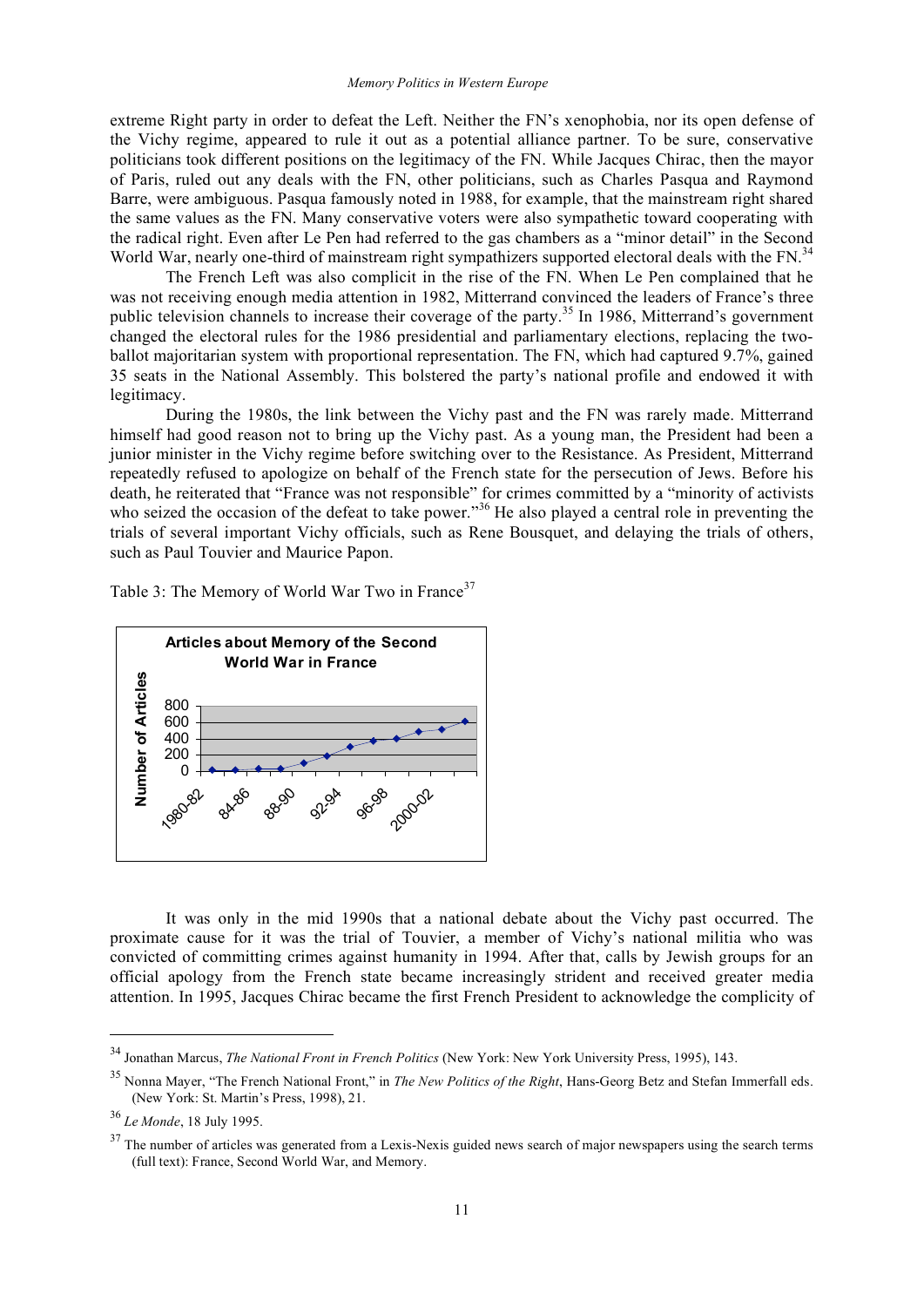the French state in the Holocaust. In his address commemorating the Vél d'Hiv roundup, Chirac emphasized the domestic support for the Nazis' racial policies and programs, stating that "the criminal insanity of the occupying forces was seconded by the French, by the French state."<sup>38</sup> The President's speech also sparked demonstrations of contrition from other important groups in French society. For the first time ever, the French Catholic Church apologized for its silence on the Jewish deportations. France's main police union also apologized to Jews and expressed its "eternal regret" for the arrests made under Vichy.<sup>39</sup>

It was in this atmosphere of contrition that the trial of Maurice Papon, a Vichy civil servant charged with deporting Jews, commenced in 1997. However, the Papon trial demonstrated that contrition had not yet become a political consensus. Philip Seguin, the head of the Rassemblement pour la Republique (RPR) denounced the "climate of collective expiation and permanent selfflagellation" that was damaging public spirit. Other Gaullists distanced themselves from Chirac and asserted that since "Vichy was not France," France could not be held accountable for crimes against humanity. They considered the Papon trial a pretext for "throwing serious discredit on the honor of our country, on General de Gaulle, and on the Resistance." In an open letter published in the conservative daily *Le Figaro* titled "Enough! Enough! Enough!," Seguin charged that the Papon trial had become nothing less than "the trial of General de Gaulle and Gaullism" as well as "the trial of France."<sup>40</sup>

This defense of the Gaullist narrative was clearly motivated by partisan competition as well as by Seguin's and other politicians' fidelity to de Gaulle's legacy. Seguin nearly admitted as much when he questioned whether "this delirious atmosphere…does not serve an implicit objective: that of continuing to prop-up the electoral force of the National Front." French conservatives like Seguin did not want the FN to become the primary beneficiary of a backlash against the growing culture of contrition in France. For his part, Le Pen was certainly representing his party as the defender of French history, arguing that "politically organized Judaism" was becoming an insidious influence.

Since the Papon trial, the French government has taken further steps to raise the salience of the Vichy past in contemporary politics and an elite consensus has emerged. On July 16 2000, the country marked its first national day in memory of the racist and anti-Semitic crimes of the French State." The month before, President Chirac had opened a permanent exhibit in the national military museum in the Invalides that documented the persecution of French Jews by their fellow countrymen and their state.<sup>41</sup> During the Presidential campaign of 2002, in which Le Pen effectively ended the Socialist Prime Minister's Lionel Jospin's political career by finishing second to Chirac in the first round, Chirac and elites from across the political spectrum used the Vichy past as a weapon against the far right. "In our darkest hour," Chirac reminded an audience at an election rally, "it was the leaders of the extreme right who betrayed the French people by allying themselves with the forces of evil and our nation's enemies."<sup>42</sup> He accused the FN of "embracing a past of shame, cowardice, and betrayal" and claimed that "history has definitively disqualified them from speaking in the name of France."<sup>43</sup>

French elites have thus begun to embrace contrition and, like their counterparts in Germany, use history as a weapon against the far right. In contrast to Germany, however, public debates about the Nazi past occurred after a right-wing populist party had consolidated itself in the party system. It is interesting to speculate whether an earlier, critical, and sustained examination of Vichy would have constrained the rise of the FN. Of more current relevance is whether the unfolding culture of contrition in France will continue to keep the far right from wielding a greater degree of political power.

<sup>&</sup>lt;sup>38</sup> The Vél D'Hiv was the former bicycle race track where French police imprisoned 13,000 Parisian Jews before sending them to Nazi death camps. The round-up, which proceeded contrary to German orders and without the participation of German soldiers, stands as an important example of Vichy's willing collaboration in the Final Solution. *Le Monde*, 18 July 1995.

<sup>39</sup> *Financial Times*, 1 April 1998

<sup>40</sup> Insert *Le Monde* references

<sup>41</sup> *The Times*, 17 July 2000

<sup>42</sup> *The Independent*, 3 May 2002

<sup>43</sup> *The Scotsman*, 3 May 2002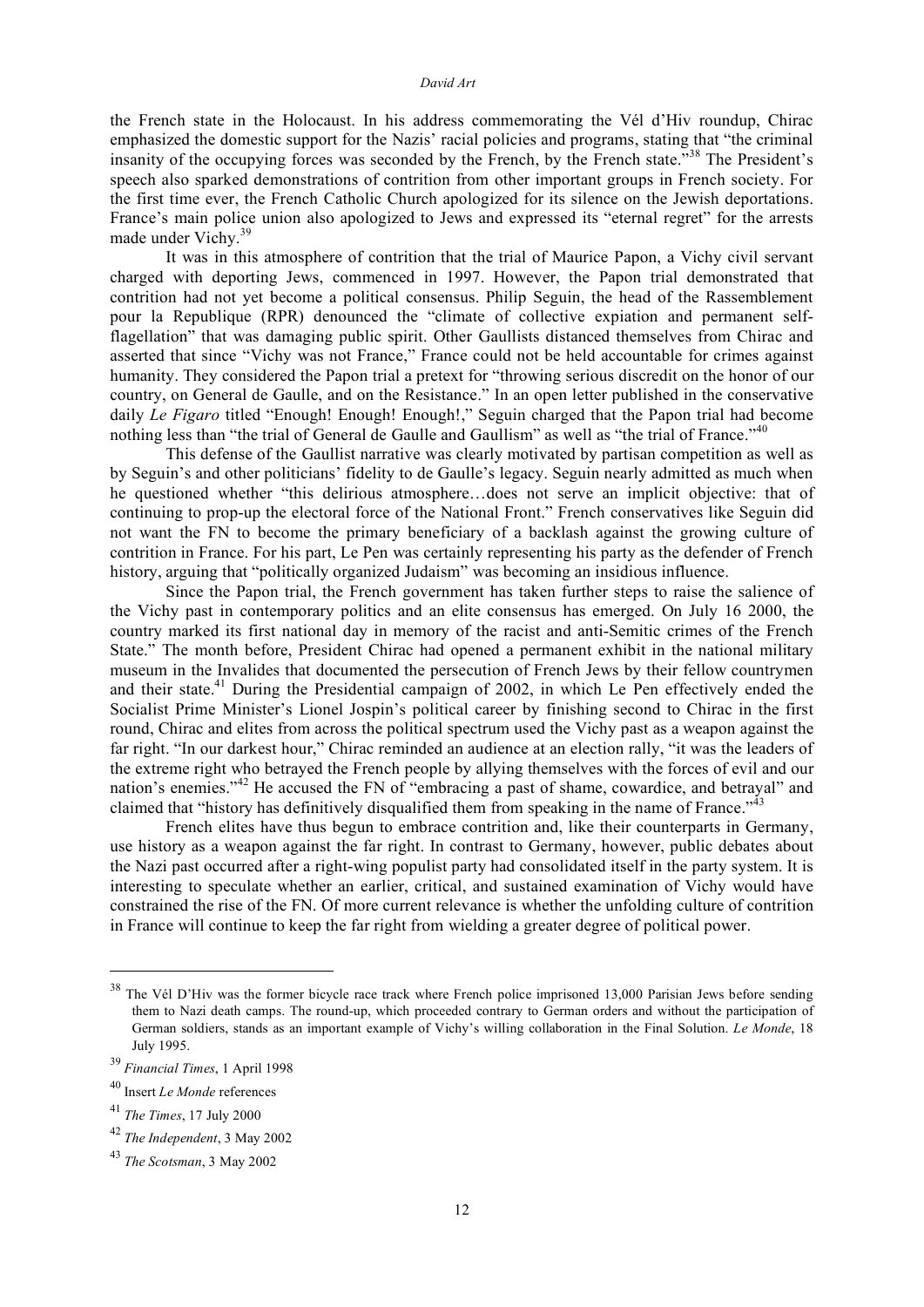## **V. Italy: Mussolini's Children?**

Of the three cases under examination here, it is in Italy where a critical public discussion of the wartime past has, until recently, been the most limited. Although the brutality of the Italian Fascist regime pales in comparison to that of the Nazis, Italians did systematically commit crimes against humanity in both Africa and in the Balkans. Yet, as one scholar notes, "Italian actions against others are still not part of the broader national consciousness."<sup>44</sup> As a result, there exists virtually no literature on the memory of Italian war crimes. Politicians do not discuss them. Italians, by and large, still prefer to think of themselves as victims, and the older generation in particular continues to identify with the antifascism on which the Republic was founded.

Still, an antifascist consensus—always much stronger in the North than in the South-- kept the neo-fascist Italian Social Movement (MSI) on the margins of Italian politics for nearly five decades. The MSI did enter into some local governing coalitions in the early postwar period, and the party consistently polled around 6 percent in national parliamentary elections. Yet because the ruling Christian Democrats (DC) ruled out cooperation with the neo-fascists, the MSI was confined to the political ghetto until the dramatic collapse of the Italian party system in the early 1990s.

As several scholars have noted, the dramatic reversal of the MSI's fortunes was primarily the result of changes in the political environment. <sup>45</sup> When the 'Clean Hands' (*Mani Pulite*) investigation exposed the massive degree of corruption within both the DC and the PSI (the Italian Socialist Party), the MSI became one of the only existing political forces untouched by the scandal. But the MSI could never have taken advantage of the crisis in Italian politics had it not received the support of other political actors, particularly of Silvio Berlusconi.

Berlusconi, the media tycoon who formed his own party Forza Italia ('Go Italy') in 1993, overturned the MSI's status as a pariah party within a matter of months. His first important action was to express support for Gianofranco Fini, the ambitious young leader of the MSI, who was a candidate for the mayor of Rome in November 1993. Berlusconi's endorsement "If I were in Rome I would certainly vote for Fini" made headlines across Italy.<sup>46</sup> Although Fini did not win the elections, he placed a strong second, winning 47% of the vote. Alessandra Mussolini, the granddaughter of the Duce, also posted a remarkable showing, winning 43% in the second-round of the mayoral election in Naples.

The next step in the so-called "customs clearance" (*Sdoganamento*) of the MSI occurred when Berlusconi entered into an electoral coalition with Fini's newly founded *Alleanza Nationale* (AN). After his success in Rome, Fini sought to revamp the public's perception of the extreme right and succeeded in convincing party delegates to dissolve the MSI in favor of the AN, which Fini described as "a common home of all the right."<sup>47</sup> Although interviews with the party rank-and-file suggest that the neo-fascists had changed in name only, Berlusconi announced that he was forming an electoral alliance (The Freedom Alliance) with both the AN and Umberto Bossi's Northern League to contest the 1994 parliamentary elections. After nearly fifty years of isolation, the Italian extreme right had come in from the cold.

Berlusconi's near monopoly of Italian private television companies, which gives him the ability to "swamp the television screens with endless political commercials," was another critical factor in legitimating the AN.<sup>48</sup> Fini and Bossi were presented as politicians like any other, and their electoral alliances with Berlusconi brought them favorable news coverage at virtually no cost. In the

 <sup>44</sup> James Waltson, "History and Memory of the Italian Concentration Camps," *The Historical Journal* 40, <sup>1</sup> (1997): 183.

<sup>45</sup> Piero Ignazi, *The Extreme Right in Western Europe* (London: Oxford University Press, 2003); Tom Gallagher, "Exit from the Ghetto: The Italian Far Right in the 1990s," in *The Politics of the Extreme Right*, Paul Hainsworth ed. (New York: Pinter, 2000), 64-86.

<sup>46</sup> *La Republica*, 24 November 1993.

<sup>47</sup> M.J. Bull and J.Newell, "Italy Changes Course: The 1994 Elections and the Victory of the Right," *Parliamentary Affairs* 48, 1 (1995):72-99.

<sup>48</sup> Paul Statham, "Berlusconi, the Media, and the New Right in Italy," *Harvard International Journal of Press and Politics* vol. 1, no. 1 (1996): 96.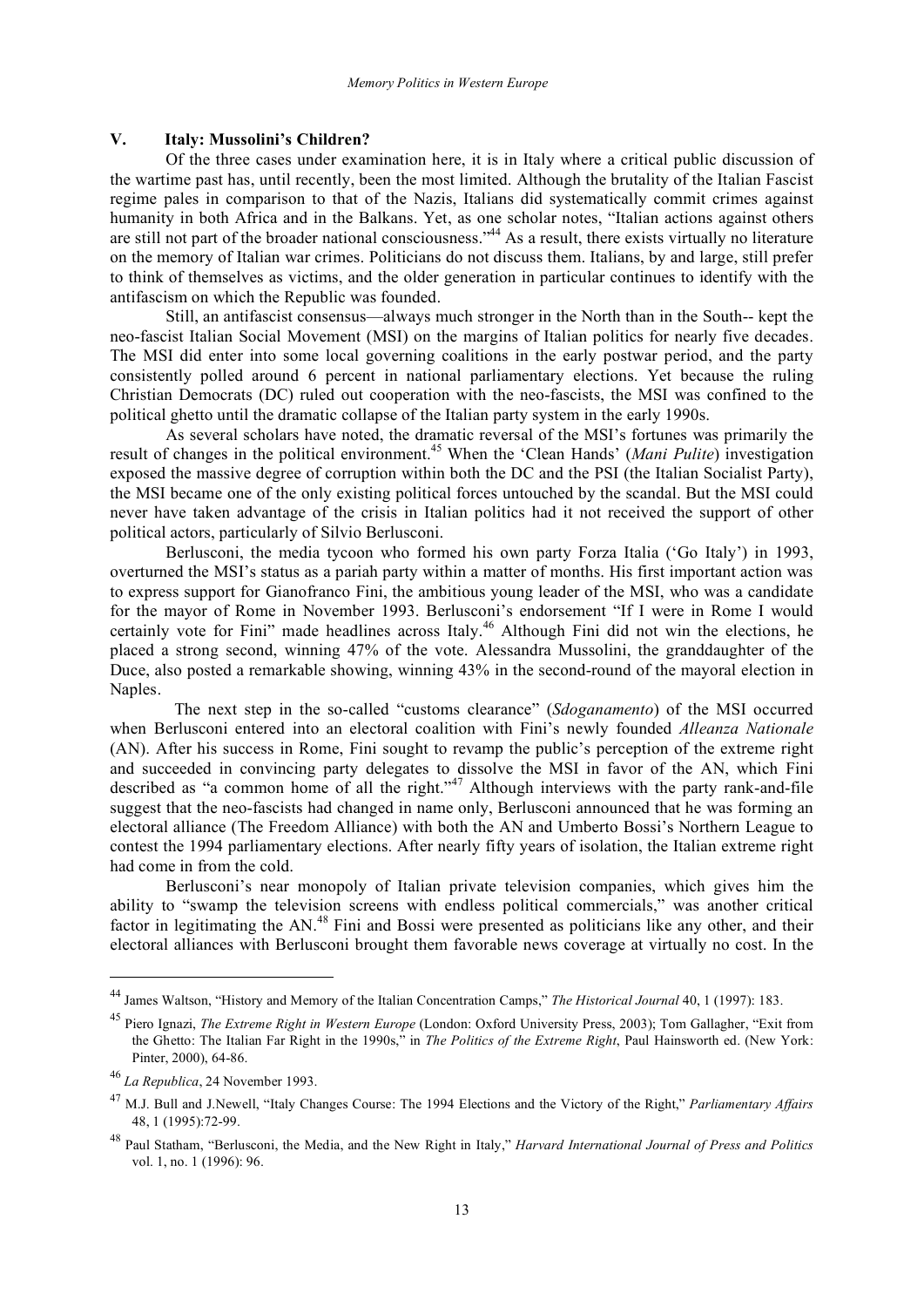event, the AN received 13.5% of the vote in the 1994 elections, nearly tripling its total from two years earlier and earning five places in Berlusconi's cabinet. Although the AN's first foray into government was to be short-lived (Berlusconi's Freedom Alliance lasted only nine months), the party, and Fini in particular, profited enormously from the experience. By early 1995, public opinion polls showed that Fini had become the most popular politician in Italy.<sup>49</sup>

The AN's achievement of political respectability within a few years occurred without the party truly changing its attitudes toward the past. Fini's 1994 description of Mussolini as the "greatest statesman of the 20th century" sparked a minor uproar from the left, but did not come close to disqualifying him from public office. Nor did an interview with the newspaper *La Stampa* in which Fini said that "there are periods in which liberty is not the most important value. Fascism suppressed liberty of association for the benefit of social progress."<sup>50</sup> Outright praise for fascism was also common among other AN politicians. One of Fini's allies in Milan, Ignazio La Ruzza, described Mussolini as the historical figure he most admired. Roberto Predolin, La Ruzza's running mate, reserved that distinction for the Romanian fascist Corneliu Codreanu.<sup>51</sup> Interviews with AN rank-andfile demonstrate that historical apologia and revisionism are widespread.<sup>52</sup>

In marked contrast to Germany, and to France after 1995, historical memory in Italy did not preclude a far right party, and indeed a party that traced its roots directly to fascism, from forming coalitions and coming to power in Italy. This newfound permissiveness must be understood in the context of a general reevaluation of, and even a certain nostalgia for, the fascist era in Italian politics and society since the late 1980s.<sup>53</sup> As Paul Ginsborg notes, the Italian left also played a role in this historical revisionism by speaking the language of "national reconciliation"" and letting "bygones be bygones." Francisco Rutelli, the left of center Mayor of Rome, even proposed naming a square after Giuseppe Bottai, a supposedly 'liberal' fascist leader.<sup>54</sup> Against this backdrop of revisionism, Berlusconi's contention that Mussolini had "never killed anyone" and "used to send people on vacation in internal exile" becomes more understandable.<sup>55</sup> And with Alessandra Mussolini regularly praising her grandfather on the Italian talk-show circuit, it is little wonder that Berlusconi's remark did not provoke the political fallout that a similar remark in France or Germany would have engendered.

Interestingly, the most significant efforts to atone for the fascist past have come from an unlikely source: Gianfranco Fini has changed course dramatically over the last several years. In November 2003, Fini visited Israel and denounced Fascism as an era of "absolute evil" in Italian history.<sup>56</sup> On the sixtieth anniversary of the liberation of Auschwitz (January 27, 2005), Fini spoke of a "moral duty to transmit to future generations the memory of this atrocity which must never be repeated, in any form." He even noted that "there are some people in Italy who, either through ignorance or bad faith, tend to minimize saying that the 1938 [anti-Semitic] laws did not have an important and tragic role in the persecution and extermination of the Jews."<sup>57</sup> It was statements like these that led Alessandra Mussolini and other hardliners to bolt from the AN.

What is one to make of Fini's contrition? As the Italian Foreign Minister, Fini has an obligation to uphold Italy's international reputation. Yet Fini's about-face has more to do with remaking his own party than limiting the damage of Berlusconi's gaffes. Visiting Israel has become the most efficient way for nationalist politicians in Europe to gain acceptability and to insulate themselves against charges of right-wing populism and chauvinism. Fini has also used history to move his party

 <sup>49</sup> *Corriere della Sera*, <sup>27</sup> February 1995.

<sup>50</sup> Gallagher, 76.

<sup>51</sup> Ibid., 73.

<sup>52</sup> Ignazi, 2003.

<sup>53</sup> *The Guardian*, 10 September, 2001.

<sup>54</sup> Paul Ginsborg, *Silvio Berlusconi* (New York: Verso, 2004), 155.

<sup>55</sup> *International Herald Tribune*, 29 October 2003.

<sup>56</sup> ANSA, 24 November 2003.

 $57$  ANSA, 27 January 2005.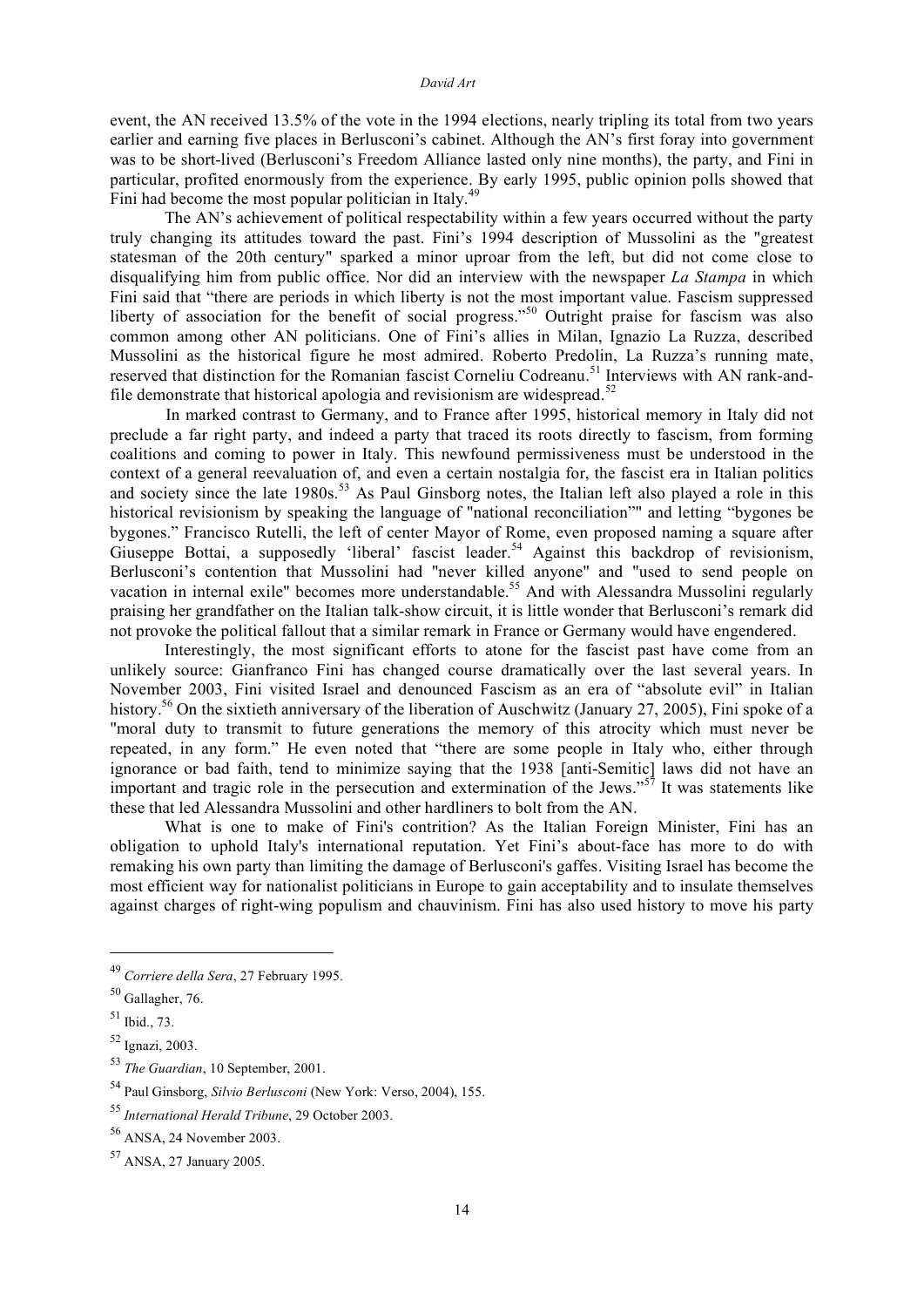#### *Memory Politics in Western Europe*

from the extreme right to the center right in Italian politics. It is an open question whether the rank and file have followed their leader, but Fini recognized that refashioning the party as a national conservative one and cutting any lingering stigma of fascism were in the AN's long-term interests.

Over the last two years, the political salience of the war years has increased dramatically as the left has accused members of the Berlusconi government of fascist sympathies, while politicians like La Russa and Alemanno have refused to follow Fini's lead in categorically condemning fascism. The situation is similar to that in Austria, where elites continue to debate Austria's victim status. It is unclear whether this period of debate in Italy will lead to a new elite consensus, or whether the past will simply continue to be instrumentalized for partisan political purposes without a more substantive discussion that would help to counter a profound lack of historical knowledge among the general public. In any event, the lack of anything approaching a "culture of contrition" continues to provide space for both historical revisionism and far right politics in the country that first gave rise to fascism.

# **VI. The European Dimension**

Before turning to contrition as a nascent European value, let me qualify the claims I have made to this point. I am *not* contending that historical interpretations of fascism, collaboration, or neutrality have been the only important variable in the divergent development of the far right across Western Europe. Clearly, electoral institutions matter— one can only speculate about the vote-share of the British National Party (BNP) in a PR system as opposed to first-past-the-post. Cross-national patterns of immigration and unemployment are also clearly important in any story of variation, although it is significant that some states that have experienced both in large quantities (Germany, Sweden, the Netherlands) have not developed strong right-wing populist parties. Conversely, some states without the combination of high immigration rates and unemployment (Norway), or without high immigration (Italy), have produced a powerful far right.

What I have argued is that ideas—in this case ideas about history—also play a central role in explaining the divergent development of far right parties in postwar Western Europe. In states with a strong or nascent "culture of contrition," the far right has been stigmatized by mainstream political forces and has been unable to consolidate itself in the party system (see table 3). This describes the situation in Germany, and appears to pertain in both the Netherlands and Sweden, although more research on these cases in needed.

Table 4: Historical Memory and Far Right Success<sup>58</sup>

# **Elite Historical Consensus**

|                  |        | Yes                              | No                          |
|------------------|--------|----------------------------------|-----------------------------|
| <b>Far Right</b> | Strong | France<br>Norway<br>Denmark      | Austria<br>Italy<br>Belgium |
|                  | Weak   | Germany<br>Sweden<br>Netherlands | Switzerland                 |

In states where historical consciousness remains polarized and elites continue to offer conflicting views of the past, the far right has had a far easier time recruiting allies and has generally benefited from highly-charged public debates. Austria, Switzerland, Belgium and Italy fit this pattern. Norway and Denmark represent cases where far right parties have become strong without using history in

 <sup>58</sup> Success here is defined as in Table One.